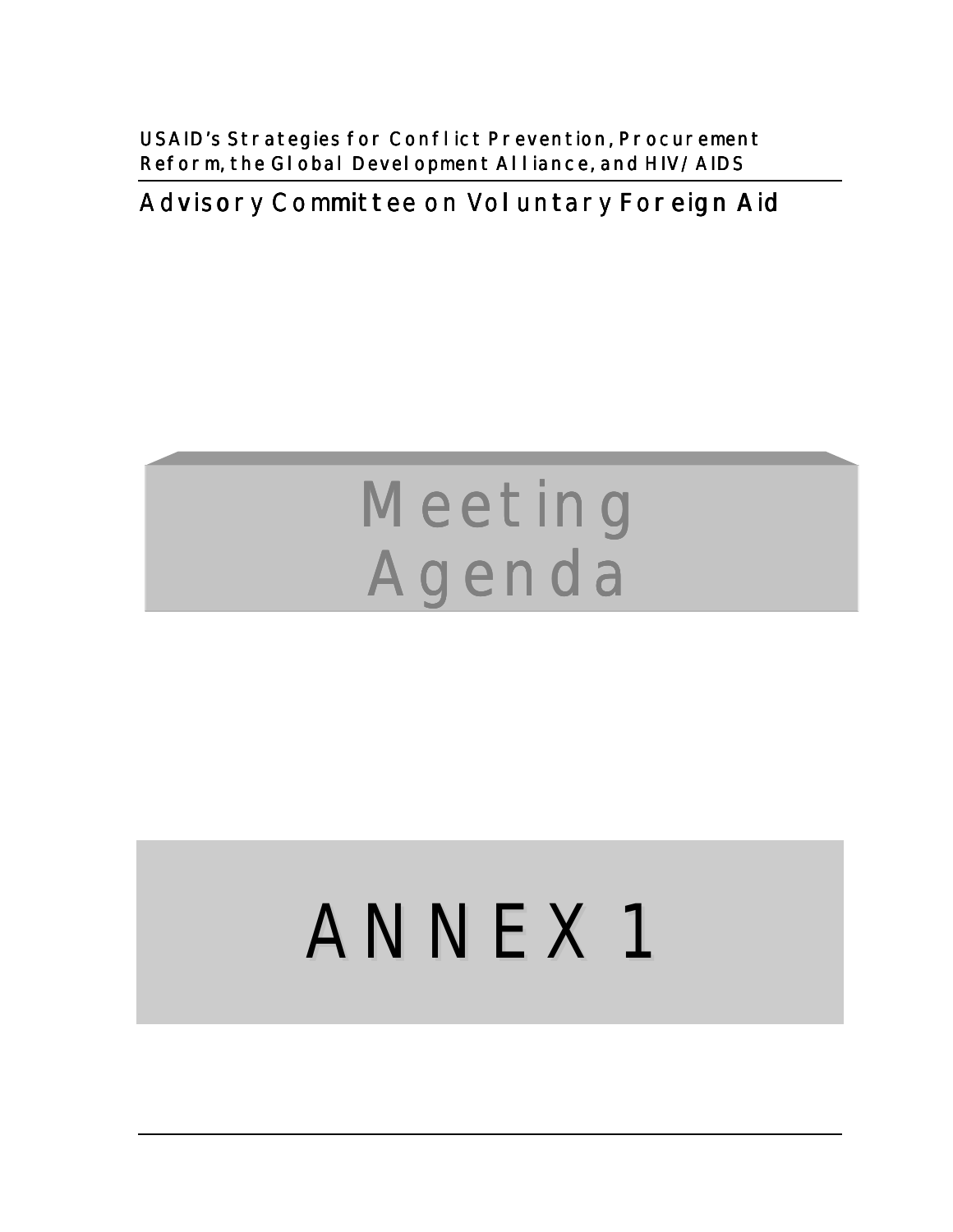| <b>Advisory Committee on Voluntary Foreign Aid</b>                                                                                                                                                              |                                                                                                                                                                                                                                                                                                                                                                                                                                                                                 |  |
|-----------------------------------------------------------------------------------------------------------------------------------------------------------------------------------------------------------------|---------------------------------------------------------------------------------------------------------------------------------------------------------------------------------------------------------------------------------------------------------------------------------------------------------------------------------------------------------------------------------------------------------------------------------------------------------------------------------|--|
| <b>Public Meeting</b><br>Wednesday, October 17, 2001<br>$9:00$ a.m. $-5:30$ p.m.<br><b>Marriott Hotel at Metro Center</b><br>775 12th Street, NW<br>(12 <sup>th</sup> and G Streets)<br><b>Washington, D.C.</b> |                                                                                                                                                                                                                                                                                                                                                                                                                                                                                 |  |
| "USAID's Strategies for Conflict Prevention, Procurement Reform, the Global<br><b>Development Alliance, and HIV/AIDS"</b>                                                                                       |                                                                                                                                                                                                                                                                                                                                                                                                                                                                                 |  |
| Agenda                                                                                                                                                                                                          |                                                                                                                                                                                                                                                                                                                                                                                                                                                                                 |  |
| $8:30$ a.m.                                                                                                                                                                                                     | Registration, Ballroom Foyer (lower level)                                                                                                                                                                                                                                                                                                                                                                                                                                      |  |
| $9:00$ a.m.                                                                                                                                                                                                     | <b>Welcome and Introduction</b> Salons A & B (lower level)<br>William S. Reese, ACVFA Chair                                                                                                                                                                                                                                                                                                                                                                                     |  |
| $9:05$ a.m.                                                                                                                                                                                                     | <b>Opening Remarks Salons A &amp; B</b><br>"The Role of Civil Society in Conflict Prevention" William Garvelink, Deputy<br>Assistant Administrator, Bureau for Democracy, Conflict and Humanitarian<br>Assistance, USAID                                                                                                                                                                                                                                                        |  |
| 9:15 a.m.                                                                                                                                                                                                       | <b>Panel Discussion: "Conflict Prevention and Developmental Relief"</b><br>Salons A & B<br>Moderator: Charles MacCormack, ACVFA Member, President, Save the<br>Children<br><b>Panelists:</b><br>Dayton Maxwell, Senior Advisor, USAID<br>John Fawcett, Consultant<br>$\bullet$<br>Shamil Idriss, Chief Operating Officer, Search for Common Ground<br>Rick Hill, Director, Office of Emergency and Transition Management,<br>$\bullet$<br><b>Cooperative Housing Foundation</b> |  |
|                                                                                                                                                                                                                 | <b>Topics:</b><br>"Defining the Issue: What is Conflict Prevention and<br>Developmental Relief?"<br>"Integrating Conflict Prevention/Management into<br>$\bullet$<br>USAID and NGO Development Programs"<br>"Integrating Development Into Relief Activities"<br>"The Role of Civil Society in Peacebuilding"                                                                                                                                                                    |  |
| $10:15$ a.m.                                                                                                                                                                                                    | Questions and Answers/Audience Discussion Salons A & B                                                                                                                                                                                                                                                                                                                                                                                                                          |  |
| 10:45 a.m                                                                                                                                                                                                       | <b>Break</b>                                                                                                                                                                                                                                                                                                                                                                                                                                                                    |  |
| 11:00 a.m.                                                                                                                                                                                                      | <b>Breakout Group Discussions:</b> To discuss the issues raised in the panel<br>in more depth and to inform USAID's conflict prevention strategy.                                                                                                                                                                                                                                                                                                                               |  |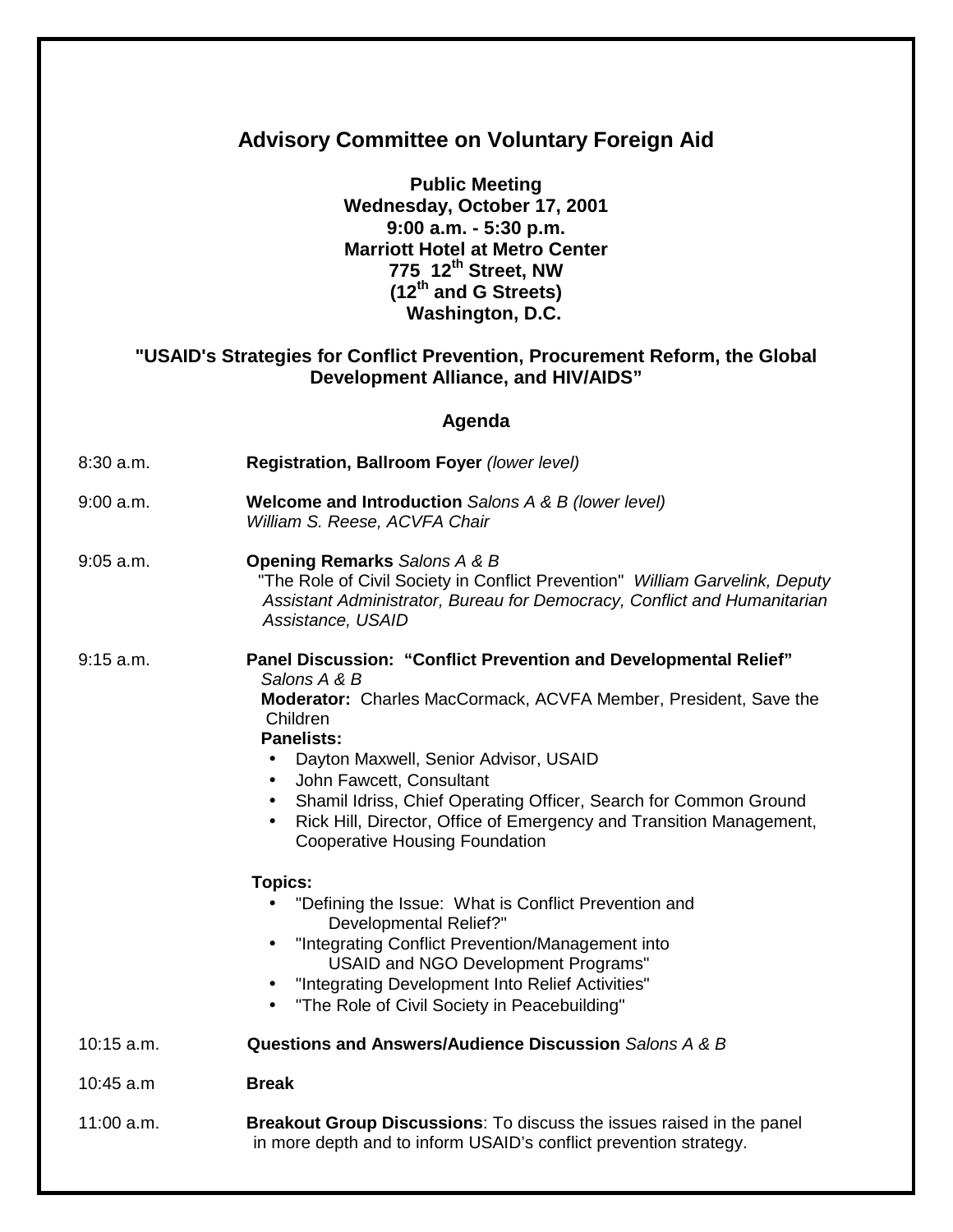|            | $-2-$                                                                                                                                                                                                                                                                                                                                                                                                                                                                                                                                                               |
|------------|---------------------------------------------------------------------------------------------------------------------------------------------------------------------------------------------------------------------------------------------------------------------------------------------------------------------------------------------------------------------------------------------------------------------------------------------------------------------------------------------------------------------------------------------------------------------|
|            | <b>Topic A: "Integrating Development and Relief"</b><br>Salon A & B Group 1 Charles MacCormack and Dayton Maxwell,<br>facilitators<br>Salon C<br>Group 2 Rick Hill and Melissa Brown, facilitators                                                                                                                                                                                                                                                                                                                                                                  |
|            | Topic B: "Managing Conflict Resolution and Peacebuilding" (including<br>"Resolving the Tension Between Humanitarian Assistance and<br>Politically-sensitive Conflict Prevention Activities")                                                                                                                                                                                                                                                                                                                                                                        |
|            | Salon D<br>Group 3 John Fawcett and Ajit Joshi, facilitators<br>Salon E<br>Group 4 Shamil Idriss and Gregory Gottlieb, facilitators                                                                                                                                                                                                                                                                                                                                                                                                                                 |
| 12:30 p.m. | <b>Reports from Breakout Groups</b> Salons A & B<br><b>Moderator: Charles MacCormack</b>                                                                                                                                                                                                                                                                                                                                                                                                                                                                            |
| 1:00 p.m.  | <b>Lunch</b> (participants on their own)                                                                                                                                                                                                                                                                                                                                                                                                                                                                                                                            |
| 2:30 p.m.  | Panel: "USAID's New Way of Doing Business" Salons A & B<br>Moderator: Peggy Curlin, ACVFA Vice Chair, President, CEDPA                                                                                                                                                                                                                                                                                                                                                                                                                                              |
|            | <b>Procurement Reforms</b><br>Mark Ward, Director, Office of Procurement, USAID                                                                                                                                                                                                                                                                                                                                                                                                                                                                                     |
| 3:15 p.m.  | <b>Questions and Answers</b>                                                                                                                                                                                                                                                                                                                                                                                                                                                                                                                                        |
|            | The Global Development Alliance (GDA)<br>$\bullet$<br>Holly Wise, GDA Coordinator, USAID                                                                                                                                                                                                                                                                                                                                                                                                                                                                            |
|            | <b>Questions and Answers</b>                                                                                                                                                                                                                                                                                                                                                                                                                                                                                                                                        |
| 4:00 p.m.  | Panel: "USAID's Response to HIV/AIDS: Lessons Learned and<br>Future Initiatives" Salons A & B<br>USAID will distribute its new report "Leading the Way: USAID Responds to<br>HIV/AIDS.".                                                                                                                                                                                                                                                                                                                                                                            |
|            | Overview of Current Issues, Duff Gillespie, Deputy Assistant Administrator,<br>$\bullet$<br><b>Global Health Bureau</b><br>USAID progress and plans in monitoring, evaluating and<br>reporting on HIV/AIDS, Harriet Destler, Social Scientist,<br>HIV/AIDS Division, Global Health Bureau<br>Budget/Legislative Update, Felice Apter, Senior Technical Advisor,<br>$\bullet$<br>Population, Health and Nutrition, Bureau for Policy and Program Coordination<br><b>CORE Values Initiative, Warren (Buck) Buckingham, Senior Technical</b><br>Advisor, Africa Bureau |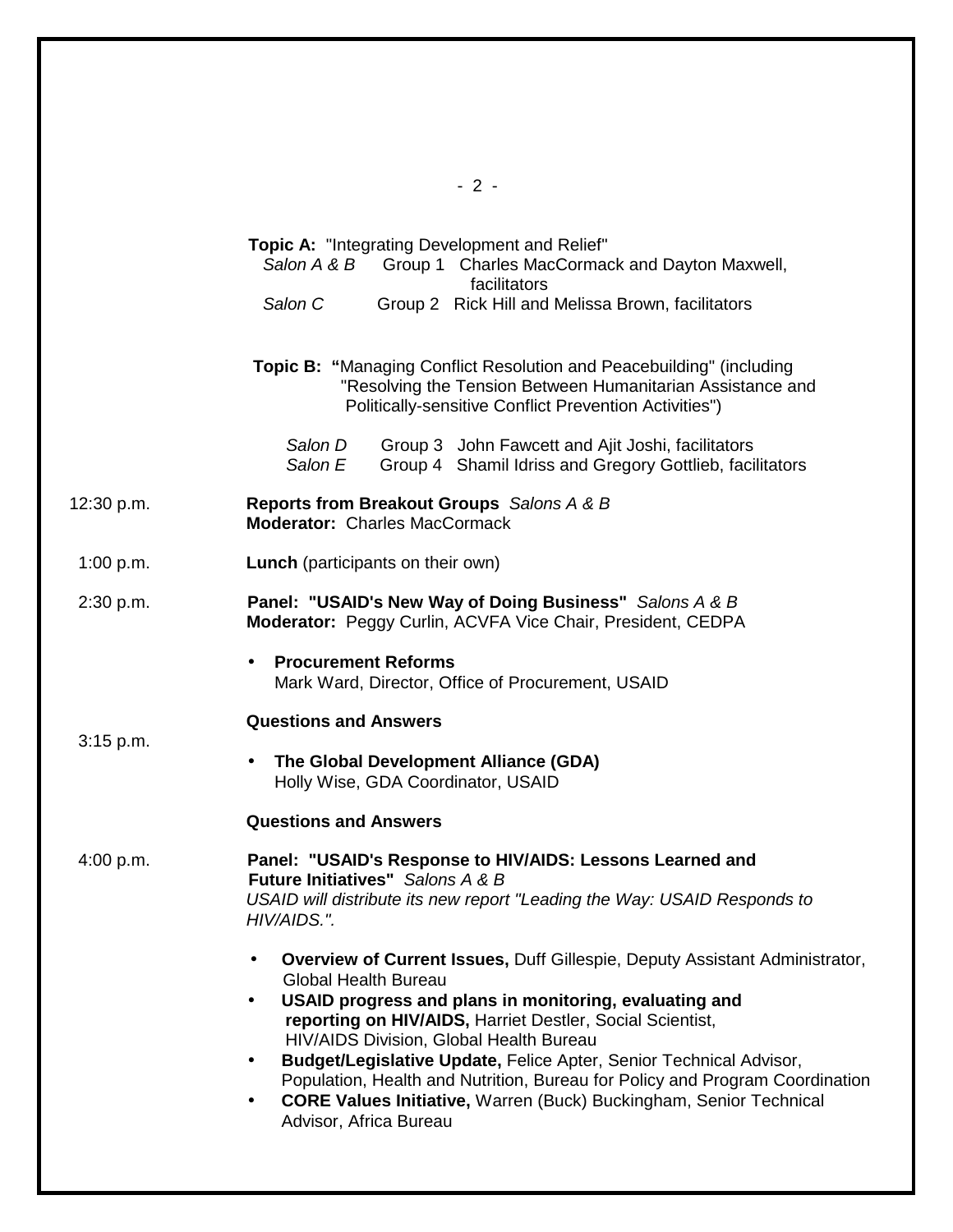4:45 p.m. **Questions and Answers/Audience Discussion** *Salons A & B*

5:30 p.m. **Adjournment**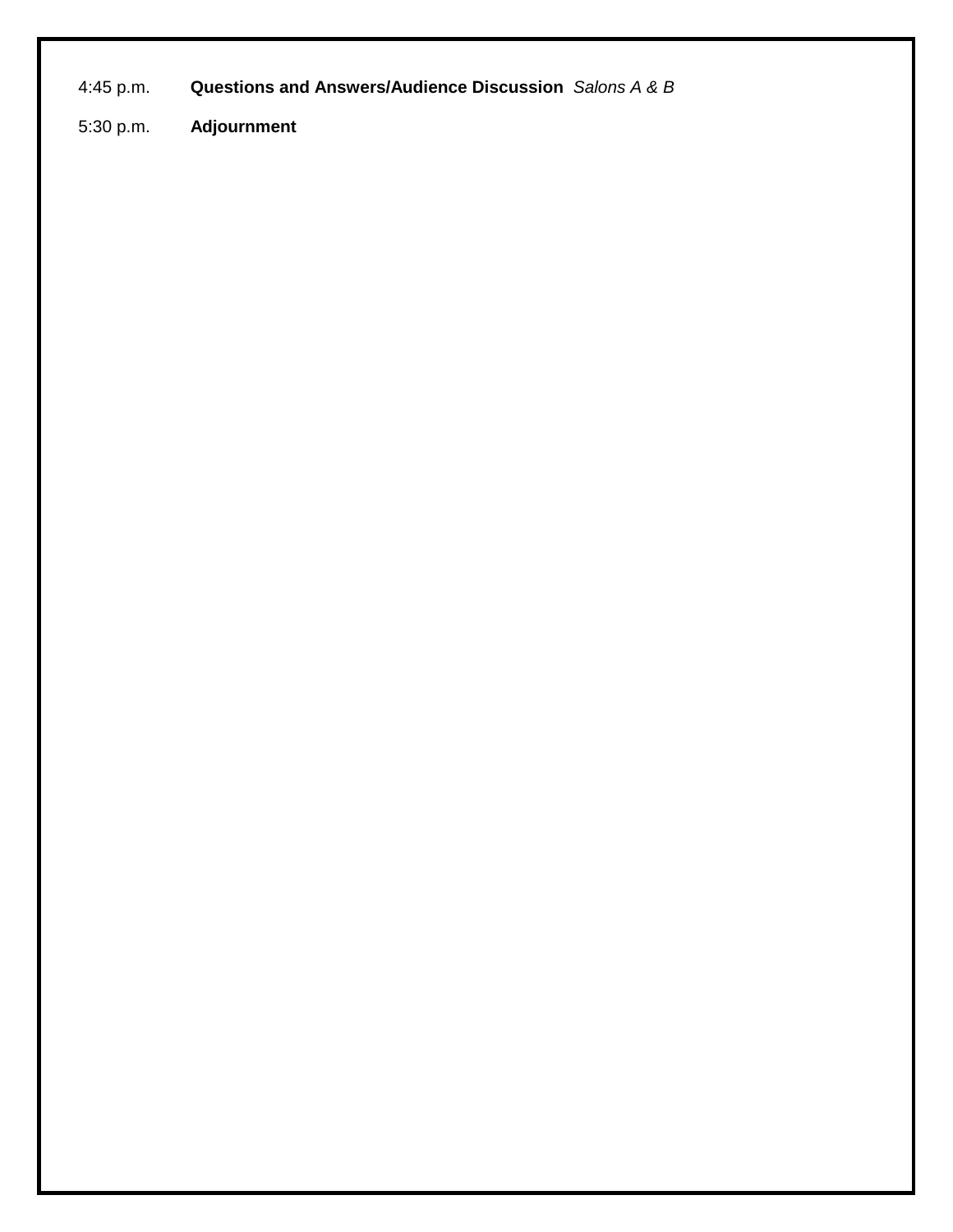**USAID's Strategies for Conflict Prevention, Procurement** Reform, the Global Development Alliance, and HIV/AIDS

**Advisory Committee on Voluntary Foreign Aid** 

# **Breakout Group Session Notes**

# ANNEX 2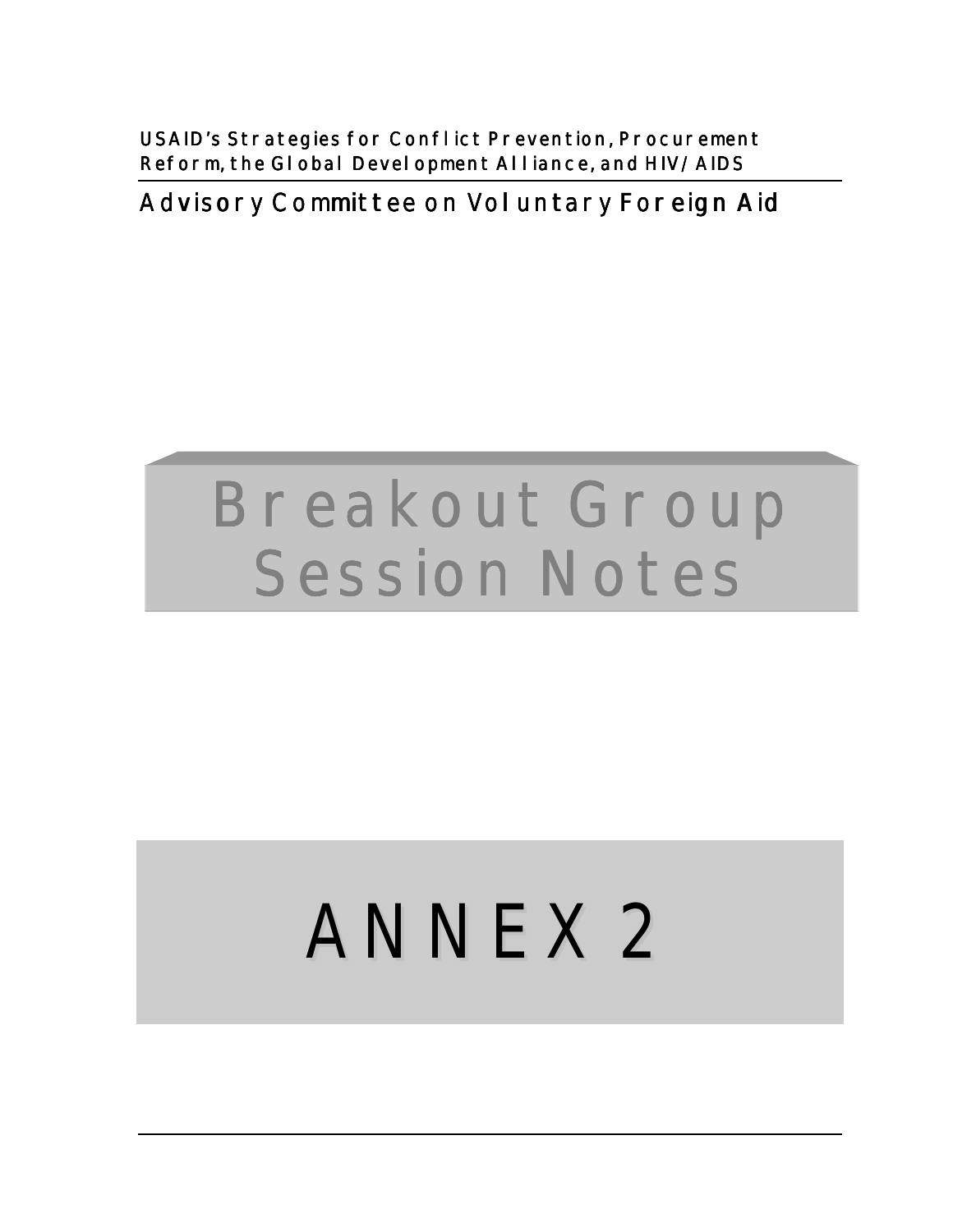# **Topic: Integrating Devel opment and Relief**

#### **Facilitators: Charles MacCormack and Dayton Maxwell Rapporteur: Kathryn Wolford**

**Mr. MacCormack**: What are the implications of political impact on PVO work?

Save the Children staff often discuss the political impact of various activities. The feeling is that one doesn't want to get more politically involved than necessary. Where is the appropriate point for involvement in each situation? If organizations are to do political evaluations, will political indicators be required?

**Mr. Maxwell**: In host countries that have potential for conflict there is a tremendous hesitance on the part of the government officials to talk about the potential for conflict. It is difficult for NGOs to bring it up and discuss it if the local government doesn't want to talk about it. The challenge is to find ways to make it easier for host country officials to talk about the root causes of conflict and about the issues that could lead to conflict.

In the 1960's and 1970's, USAID programs were standard programs like health and agriculture. They didn't touch policy at all. It was determined in the late 1970's that policy reform was necessary for these countries to advance themselves. At first there was a big reaction from host countries that this was infringing on their sovereignty. Governments are now more accepting and open to it. There is a parallel with that issue and conflict prevention. There is a need to find a way for host governments to talk about conflict prevention and to have open dialogue about issues such as human rights and rule of law.

**Participant:** All development programs take place in a political context. Organizations are often dealing with situations of failed nation states or nations that were never states. One is going to look at integrating relief and development in different ways depending on how the government of that country is viewed.

**Mr. Maxwell:** One of the problems has been that in the past the U.S. government has been looking at the immediate framework of situations, and has not adequately considered the longer term impact of decisions made in the short-term. Government needs to do a better job of taking into account the long-term impact of decisions. Better use of management information system tools would help. The military uses simulations. The civilian sector doesn't think of using simulations because they are out there working in the real world, but sometimes the wrong decisions are made because those involved on a daily basis are not projecting into the future. There are ways of developing simulations to be run in a real time manner for decision-makers, but nobody is doing it yet. The use of simulations will enable better decision-making.

Participant: Sometimes political reasons cause people not to look at all of the options. Political decisions that are made, for example, to maintain political boundaries, can have a great impact on development programs.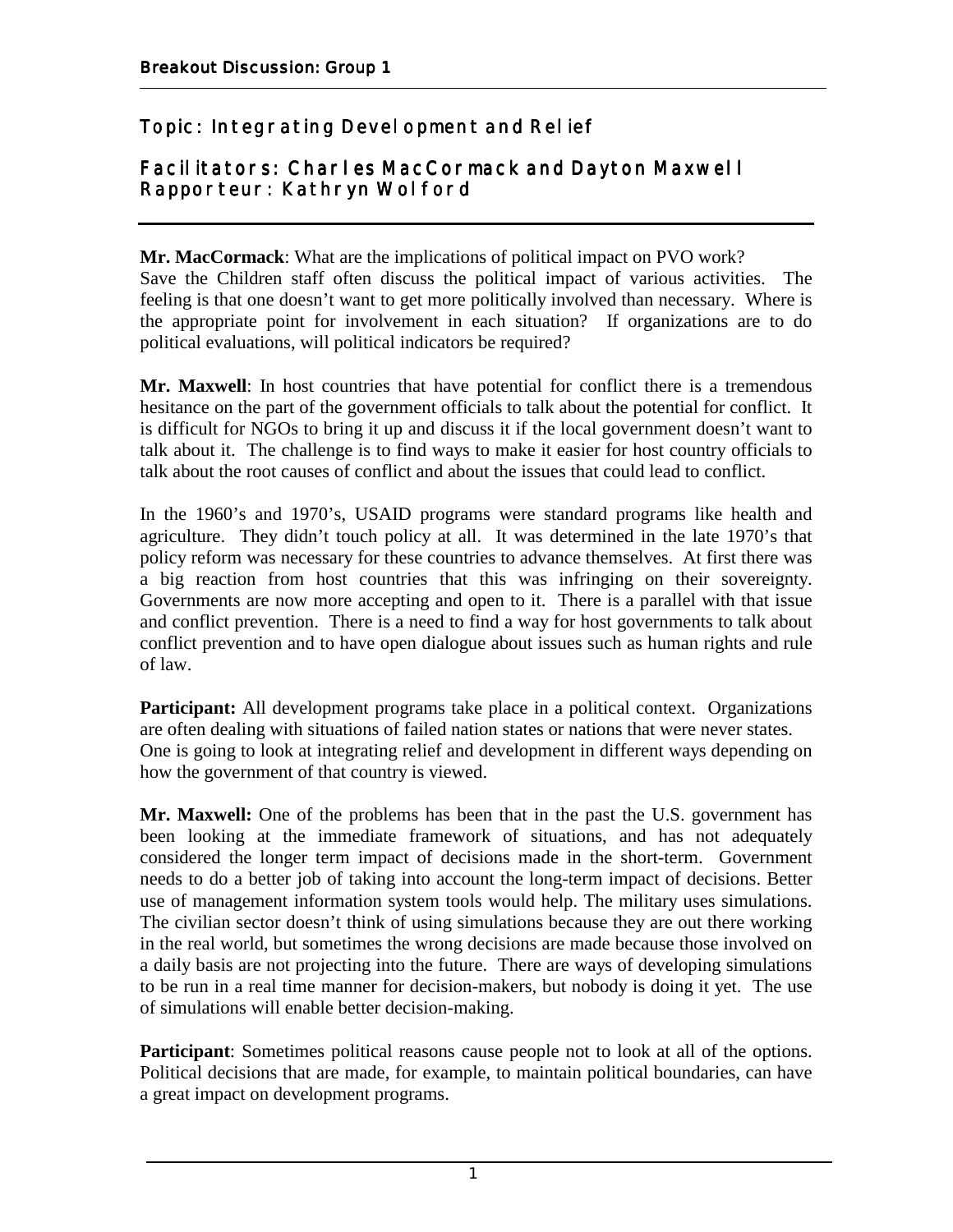**Mr. MacCormack**: The future one envisages influences our decisions and actions. Development groups tend to think more about the long-term democracy and community impacts than foreign policy or geopolitical impacts. Most development organizations would carry out similar programs, regardless of the political boundaries.

**Participant:** In the context of conflict prevention, is USAID going to look at how it does business? Contractors don't get money to go in and assess the situation. They get money to do a project - to do what USAID has decided needs to be done.

**Mr. Maxwell:** The engineering community tries to look at the problems that need to be solved. There is an example of a broken barrel. If the barrel has 70-80 staves, but some are broken, one could fix the staves on the top, which are easy to see. However, unless the staves underneath (that are difficult to see) are fixed the barrel won't hold water. In the analysis, it is essential that USAID find the broken staves at the bottom of the barrel and fix them, even if they are the most difficult to find and fix. That is the kind of thing that USAID needs to do in putting a conflict prevention lens on USAID programs. USAID has found that democracy and governance programs that promote elections sometimes evoke violence around the elections. How can these programs be reoriented so that violence is not an outcome of democracy and elections?

**Participant:** How can other sectors, such as health and education, become a bridge to peace? As a part of long-term target for peace and democracy will USAID invest in these sectors?

**Mr. Maxwell**: There needs to be effective analysis in these areas. One of the fundamental breeding grounds for conflict is poverty. The international financial institutions have been promoting poverty reduction. The Japanese put forth conflict prevention as an issue at the G-8 meeting a couple of years ago. The other members said that poverty reduction is the way they are going to address it. USAID Administrator Andrew Natsios has made health and agriculture priorities in his administration in recognition that they contribute to conflict prevention.

**Mr. MacCormack:** The real challenge is how to mix the programs practically. Everyone recognizes that all of these programs - those that are crosscutting and those that are central pillars - have to get done. The challenge for USAID is not to overwhelm programs with so many mandates that they fall apart.

**Participant:** There is a lack of a locus of learning, an interaction between various entities involved in development and conflict prevention, those involved in research on conflict, and the practitioners on the ground. USAID is a prime place to begin discussions of collective learning. There should be more frequent meetings such as this one.

**Mr. MacCormack**: The committees of InterAction are one forum for this sort of discussion.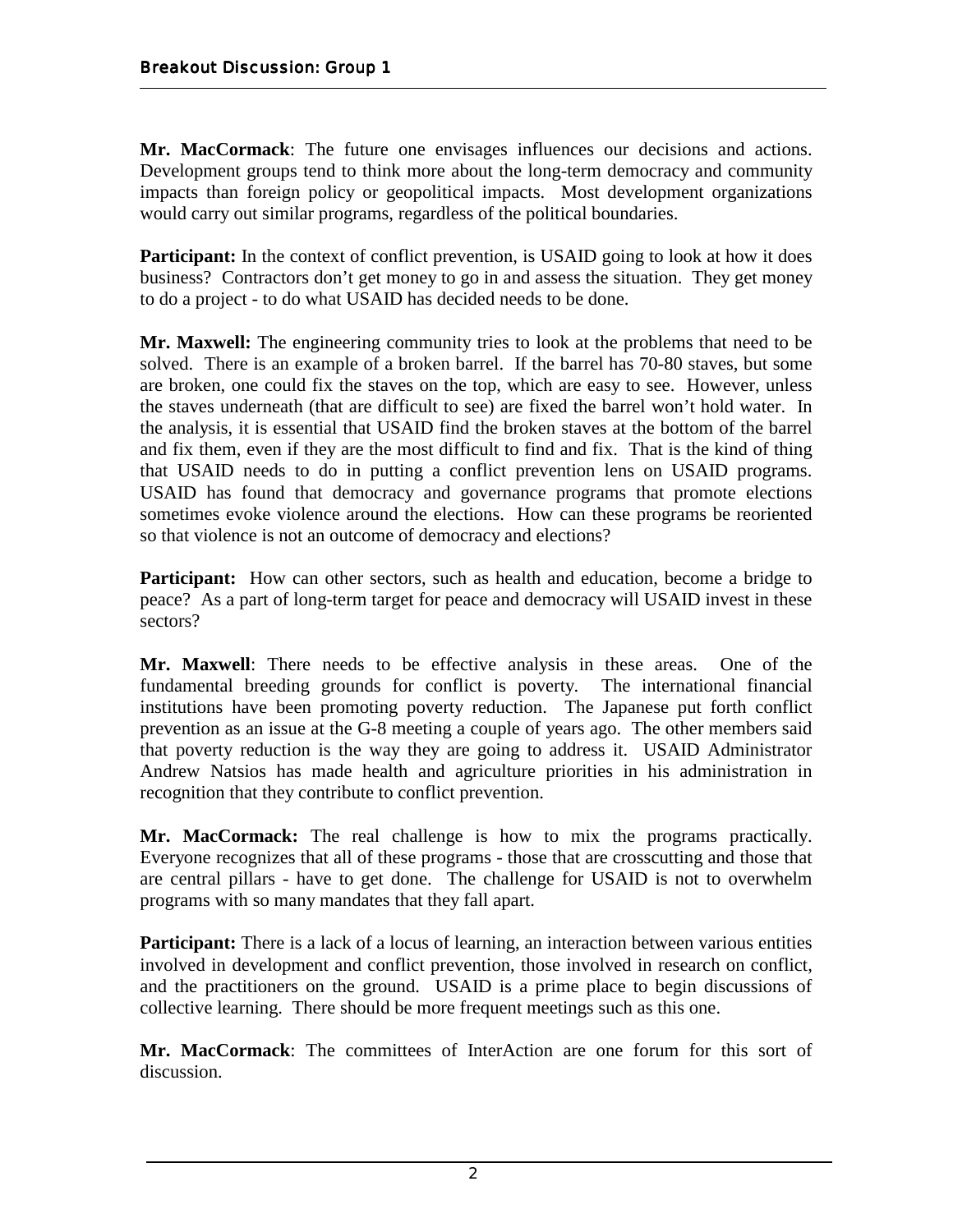**Mr. Maxwell:** The advice given earlier by a participant was to practice effective listening. When the effort is put into producing documents designed to share information (such as InterAction's document on developmental relief) are these documents used effectively? There is a need to have practitioner-based dissemination, frequent gatherings of those involved, and active research. Researchers and practitioners should work as a team on problems in the field.

**Participant:** Researchers write books that practitioners don't always read. There needs to be a place where people can get together on a regular basis to discuss issues and share information.

**Mr. MacCormack**: There are whole academic institutions around these issues, but practitioners don't always take advantage of them. Finding a structured way of benefiting from the experiences and knowledge of each other is difficult.

**Mr. Reese**: A lot more is known about the world today than was known thirty or forty years ago. There is a wealth of information out there, but how can it be brought together and shared in an effective way? The business community uses simulations and could provide some lessons for this community. The discussion has focused on the relief to development continuum, but what about development to relief continuum? Sometimes countries that were doing well have conflicts embedded in their system or there is a natural disaster. There is conflict potentially brewing in many countries.

**Mr. Maxwell**: USAID is looking at how to orient development assistance in areas with potential conflict. Is more community policing needed? In today's world where democracy has taken hold in many places, one must take care of all parts of the democracy. Once there are law and judicial systems in place, the probability of conflict is reduced. Development programs can help build these institutions. Then there is the question of what action to take in places like Zimbabwe. Many issues must be addressed outside of USAID in the diplomatic community.

**Mr. MacCormack:** There is a need to be careful about poverty alleviation as prevention for conflict. There are some countries with low poverty levels that are involved in conflicts. Poverty alleviation is not the solution to all terrorism and conflict; sometimes rising expectations lead to conflict. Colombia, Zimbabwe and Indonesia were past graduates of aid programs, based on economic and institutional development, but that didn't prevent the conflict situations in those countries.

**Participant:** The development community needs to be creative and think of existing meetings and resources to bring people together and share. USAID and PVOs need to come up with ways of engaging with powerful political leaders in other countries. Typically this has not been done. For example, some NGOs met with the Ambassador from Eritrea and engaged in very helpful discussions with him. In Washington, D.C., there is an opportunity for these linkages to be created, particularly with ambassadors. Ambassadors could be invited more often to InterAction meetings as a "safe space" to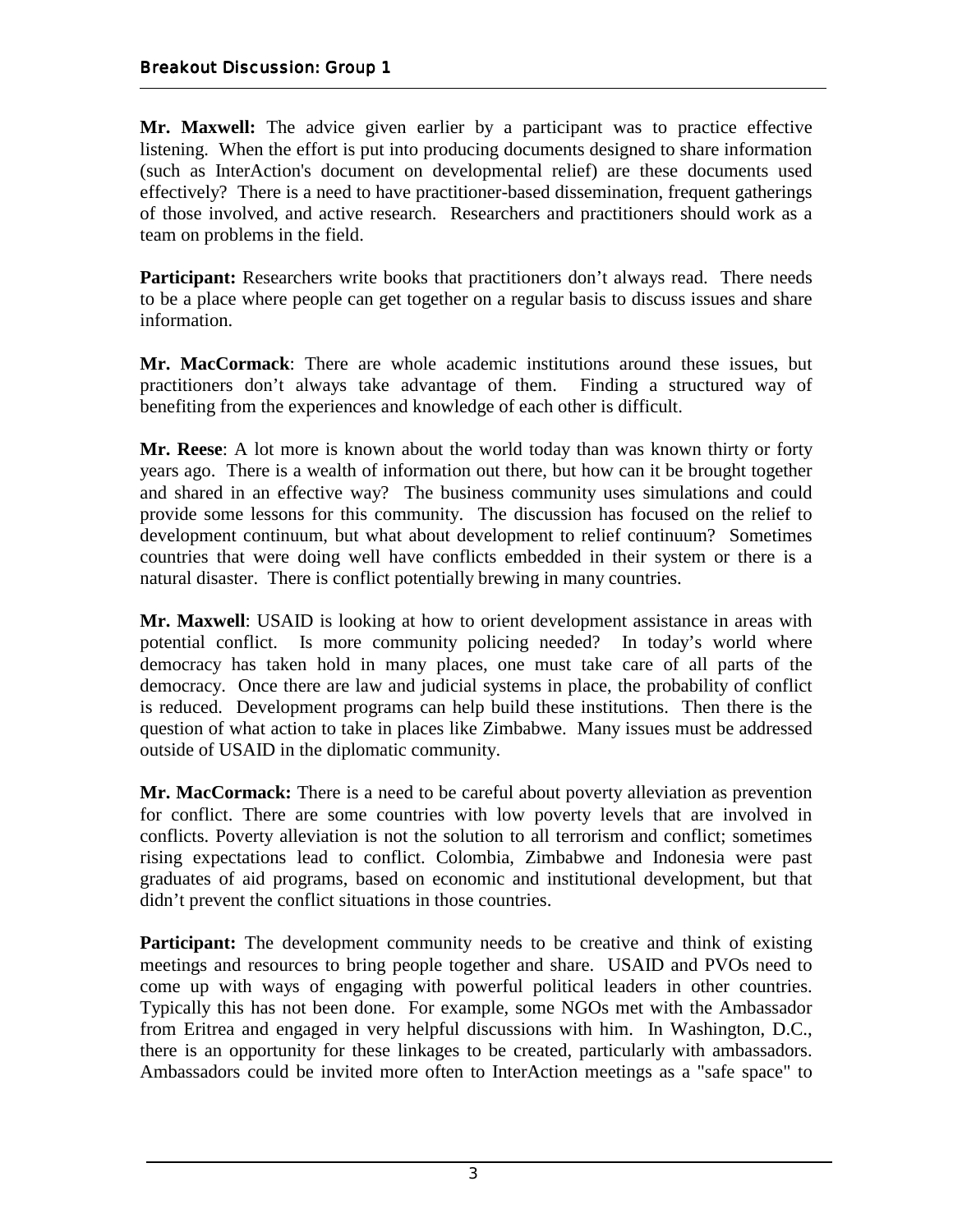engage them in discussions and open dialogs that might affect work on the ground in those countries.

**Participant**: There is a need for a forum to look at some of these issues from the host country point of view. It is worth making a distinction between political officials and bureaucrats in these countries. The government workers need training to develop a strong and independent bureaucracy.

**Mr. Maxwell**: There is a need to experiment more with conflict vulnerability assessment and participatory approaches. Instead of having a team go in and interview the host country people, it might be more effective to have the host country officials involved in developing the conclusions and the recommendations. Then they are involved in determining what has to be done, instead of having outsiders telling them what should be done.

Participant: Louis Berger was involved for many years in Mindanao (Philippines). They demobilized about ten thousand MNLF fighters, and are in the process of demobilizing thousands of other rebels. He praised USAID for seeing the possibilities and seeing this as a dot.com as well as a dot.org responsibility. There is a need to find common areas of interest between PVOs and dot.coms. USAID's policy in this area enriches the way USAID can respond.

**Participant:** Learning that something else is possible is an important part of conflict prevention and resolution. Learning has to occur right down the line, including incountry listening to the local people. One way for USAID to do this is to encourage participatory evaluations of all programming. These processes would emerge with the outcome that people have worked together for change.

**Participant:** There is an example of an infrastructure development program started in Lebanon, and now replicated in Serbia. The program brings together various sectors, NGOs, PVOs, and government groups. These are long-term, multi-sectoral, multi-ethnic community development efforts. There are some programs on the ground that could be looked at for lessons learned in conflict and in forming strategic partnerships.

**Participant:** USAID has an image in the field that it works with existing established entities that are part of the problem. USAID needs to make more effort not to work only with the established government and groups, but to encourage new people to be involved in the process and to give them a voice and participation.

**Participant**: How can USAID develop long-term programs in the light of the political reality that it must answer to the interests of Congress, changing administrations, and many other stakeholders?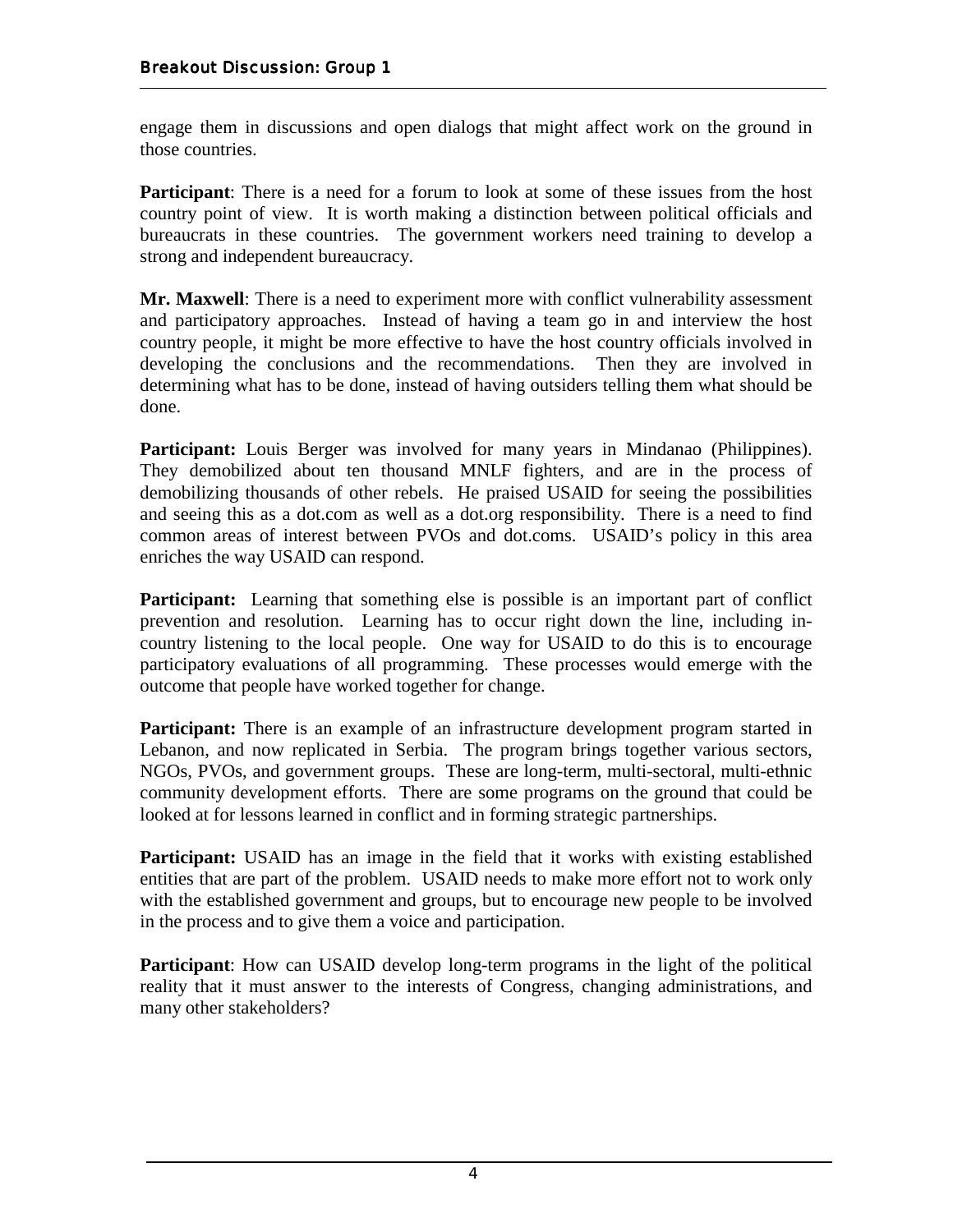**Mr. MacCormack:** Programs like child survival have been going on for a long time and continue regardless of the current administration. There are issues that USAID does deal with in a long-term strategic manner. The long-term programs probably exist because there is a strong constituency behind them from the NGO community to get it to happen in a sustained manner.

Participant: Please comment on how the human element is incorporated into simulation models.

**Mr. Maxwell:** Simulation must have human interaction as a major component. In a simulation in Bosnia the older and younger generations worked together because of the computers. This was an added benefit from the simulation.

**Participant**: Organizations need to find a way (perhaps through InterAction) to develop a strategy for educating Congress about the need to have long-term, effective programs.

**Mr. Maxwell:** There is a unique and perhaps unprecedented moment because of September 11. Congress is now more open to seeing that U.S. security interests are related to global security. This has changed the way people look at things.

**Mr. MacCormack:** In addition to the openness in Congress, there is more openness on the part of the general public. It is a time for organizations to talk with their constituents about issues such as interdependence, poverty alleviation, and global engagement. Congress listens to their constituents in the home districts.

**Participant:** It is often overlooked that education about development needs to take place in the United States. She encouraged the groups involved in this meeting to do a higher quality of education about development, so that citizens understand the issues more deeply and know why they are writing to their elected representatives.

**Mr. Maxwell:** Recently on a radio talk show in the Midwest (200,000 to 300,000 listeners) about food aid for Afghanistan, the first caller said the U.S. ought to "shut that country down." As the program went on and the issues were explained in more depth, the callers got more positive. The last caller was actually giving the party line back to Mr. Maxwell.

**Participant:** What happened to the development education program at USAID?

**Mr. MacCormack**: It has gotten smaller and smaller. It is now extremely difficult to find the funding to do development education. The Congress is not going to pay for this. Trying to convince foundations to fund it is very difficult. Donors think they already have the answers. It is a big challenge to find the funding.

**Participant:** The PVO community as a whole can and ought to do this. If there were a minimum commitment from each organization to do development education it would benefit everyone.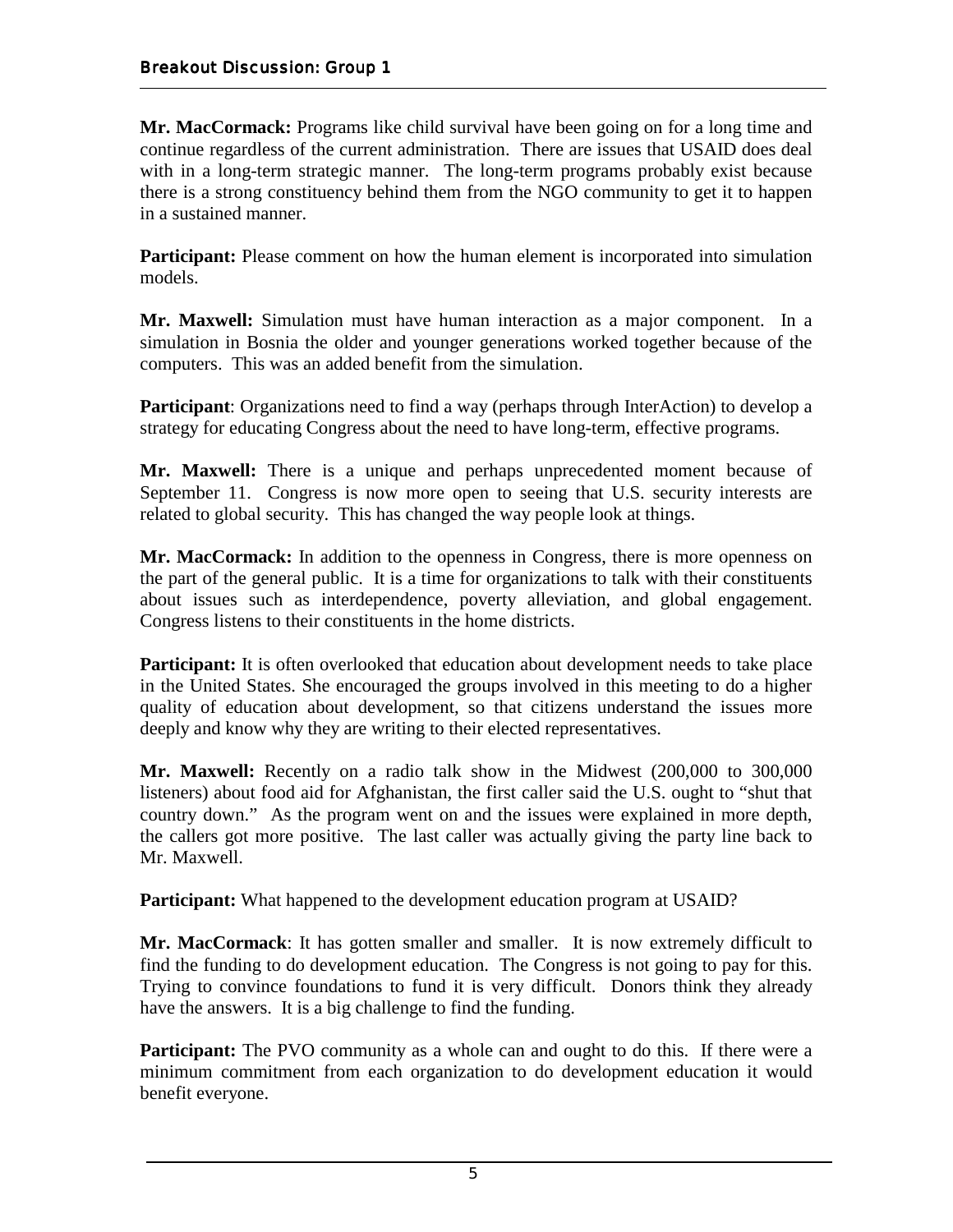**Participant:** Most of the larger PVOs have infrastructure in place that could be used now for development education with little outside resources. She recommended that PVOs get together and talk about how this can be accomplished with little or no cost.

**Mary McClymont,** ACVFA member, President of InterAction: There is a Development Education Working Group that has been meeting at InterAction. Contact InterAction for more information. InterAction is going to be very involved in a campaign to educate both the public and Congress on these issues.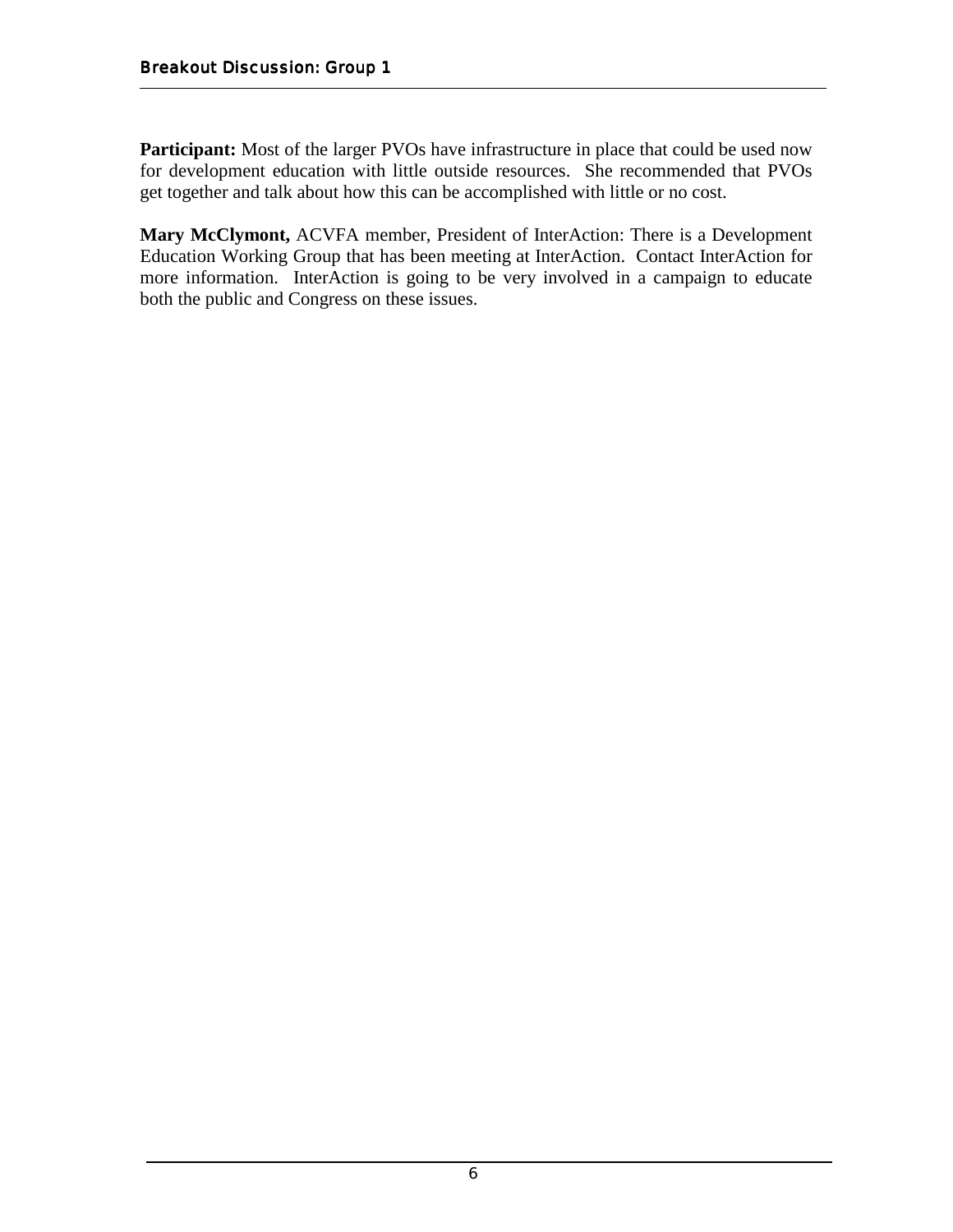### Topic: "Integrating Devel opment and Relief"

#### Facil itators: Rick Hill (CHF) and Melissa Brown (USAID) **Rapporteur: Elise Smith**

#### **Open for comments/questions from main panel discussion:**

Expressed concern that the panel experts could not come up with any "diagnostic tools" to predict conflict (other than staff in country).

**\_\_\_\_\_\_\_\_\_\_\_\_\_\_\_\_\_\_\_\_\_\_\_\_\_\_\_\_\_\_\_\_\_\_\_\_\_\_\_\_\_\_\_\_\_\_\_\_\_\_\_\_\_\_\_\_\_\_\_\_\_\_\_\_\_\_\_\_\_\_\_\_**

- Key is finding good people and institutions, protect them and enhance their abilities to use democratic mechanisms to build ability to access resources, affect decisionmakers and decisions. Spread the word of democracy, justice, peace etc. Need the ability to talk about touchy issues like racism. It's risky for these people, but as NGOs, we can help these leaders.
- It is very complex to address the problems in conflict/relief situations when there are H. so much political, economic and security issues that blend together. Sometimes the issues of justice are so basic (e.g., Rwanda), they must be addressed before it is reasonable to expect people to think about peace instead of revenge. Does anyone have any experience to share about this?
- **Bigger issue:** we need clear definitions and terminology. "Conflict" can be internal, historical, imposed on a society, so many different scenarios. Example: Serbia/Kosovo conflict. Some locals who were interviewed were saying that the root of the problem today was a battle that happened before Columbus discovered America. How can we meld development and relief with such different conflicts? We need common terms.
- Besides "conflict prevention" are there other terms that need to be clarified?
- Yes, "relief work," "reconstruction," and "transitional development." We need to be able to discuss these with same terms.
- **NGO** example: UMCOR was trying to do some internal strategy and had a difficult time placing themselves in categories that donors recognize. They looked at their work, and started using three general categories to describe projects: restoring social stability, reconstruction of community structures, and revitalization.
- Semantics can stall our work, and we shouldn't get hung up on it. Each organization will find its own language and way to deal with the development/relief dynamic. It is more useful to share experiences and ideas and models for successful programs.
- In the broad category of "relief" you are doing something very specific, like providing basic needs (food, housing), and this is mostly just given to people (even though we don't like to do "hand-outs" in our work.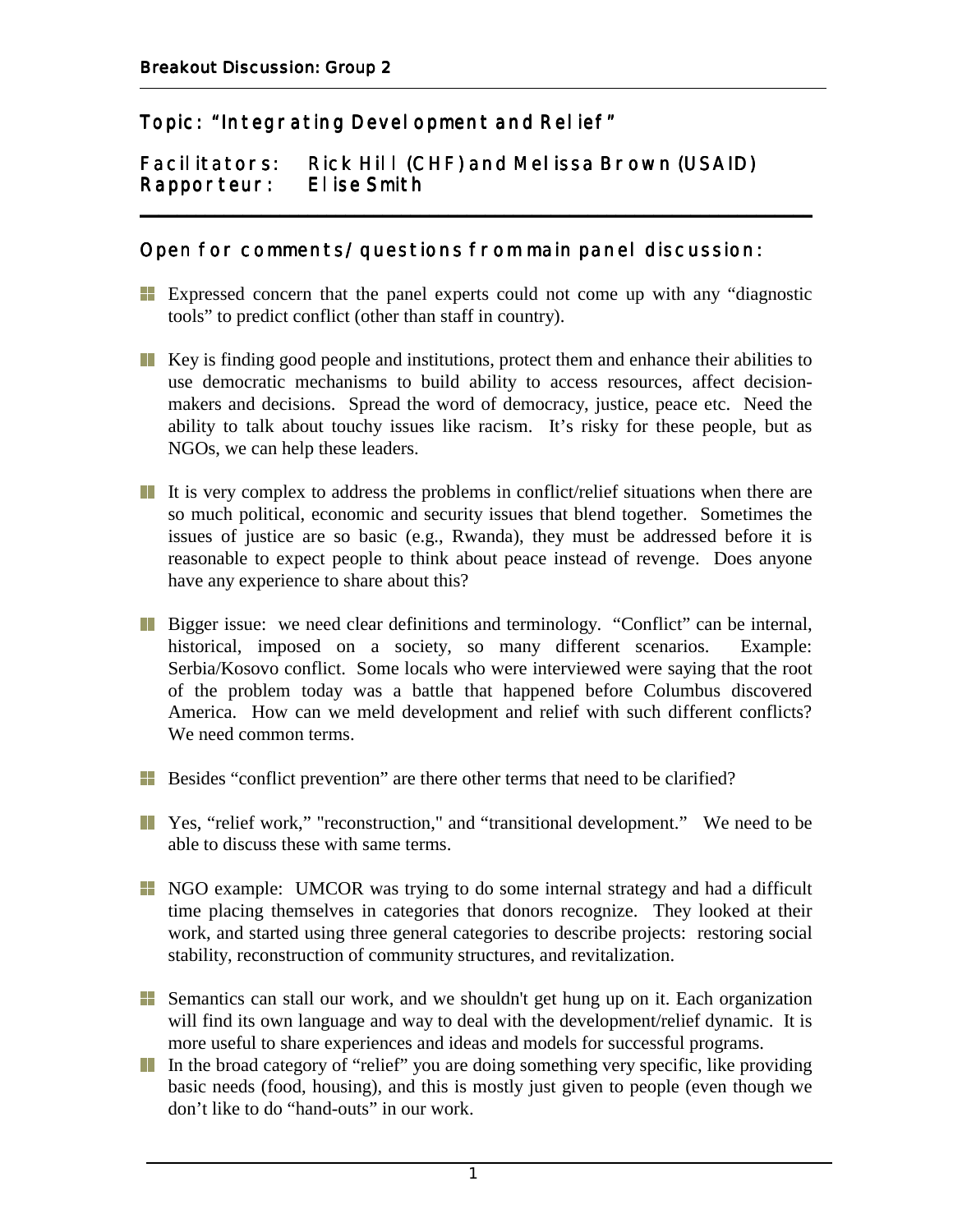#### We have to ask: what do we still do that disables society and what do we do to enable? Why can't we do better "devel opment" with relief? What can we do to avoid **"disabling" a society? society?**

- We have problems with relief methodologies, using more local resources, appropriate technologies, etc.
- We need to better educate ourselves (as NGO field staff) before we go to a place and impose our ideas and methodologies. We need to build on local resources.

#### Why don't we do this? Why don't we learn more about these **countries beforehand?**

- We are a fast-paced culture, and we aren't taking the time to understand the different technological methods of others. Also, funding is for very short time periods, so we can't think ahead and do things more slowly. You've got to get to the table with a proposal, and not spend time learning.
- $\blacksquare$  There is also the issue of local adaptation. We need to make sure the local conditions are right for what we are trying to do.
- The U.S. government trains overseas servants with language, culture skills, etc. NGOs don't often have the resources; they work more on quick response to problems, "knee-jerk", go where the money is.
- **Don't think we can realistically change this system of short-term contracts, etc.** Twoto-three years is about as long as you can have programmatic consistency, with the way our political administrations change.
- **Food and emergency relief in the agricultural sector needs more donor coordination.** For example, in Kosovo: we had this notion of giving food rations, and then the concept of "help them feed themselves," by giving seed and garden packets (failure in Kosovo), next step is to work with local farmer to increase income, only AFTER we brought tons of wheat into the economy, and then some other country decides to ship over tons of flour....time frame for these efforts need more coordination. We need earlier economic discussions among large donors.
- In USAID's Bureau for Policy and Program Coordination, we are looking for donor H coordinator experts, to at least share plans. The World Bank and International Monetary Fund approaches have been a great concern of USAID, in Macedonia for example. While we seek to increase the number of Albanians in government civil service, the IMF is asking them to reduce the civil service workforce.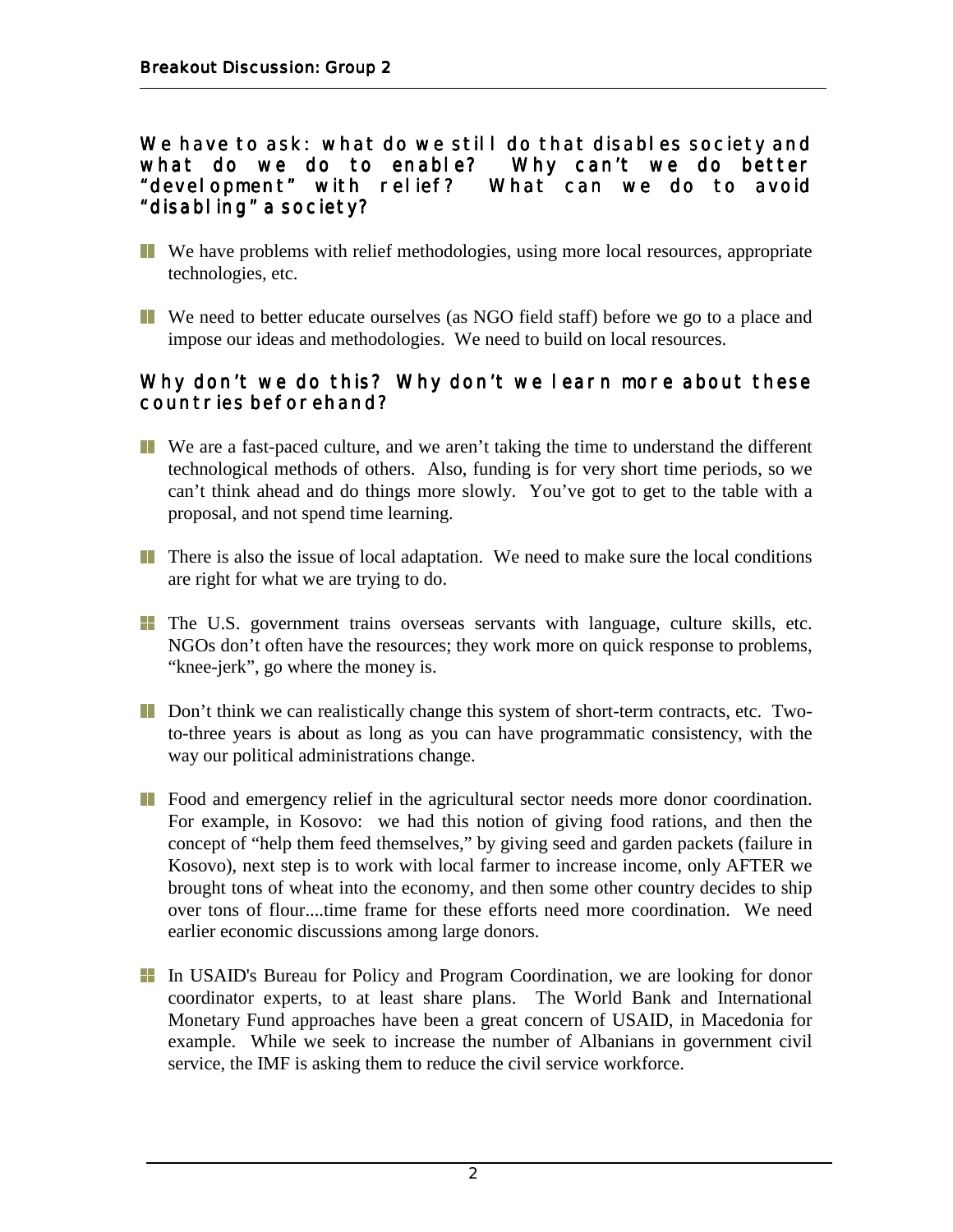#### We need to look at political dimensions and impact of a crisis. Can we get feedback from this group?

- **Most relief NGO staff don't have a political sense or experience.** Are we asking people without the proper background to get into these things? For example, most relief groups are good at logistics of delivery, etc., but are not equipped for political work.
- **NGOs** don't want to be seen as biased, partial or political in any way.
- **The reason why many organizations are still in certain countries, and haven't been** thrown out is because they stay out of politics. Most things are political in the end power, resources, etc. Need more technical staff training for political perspective. Doesn't have to undermine the NGO's mission.
- It's a two-pronged issue: in the field, NGOs are deliberately neutral because they work with groups on all sides, but they need to stay informed. There should be an institutional commitment to do this so that field staff know of any indirect consequences of their actions.

#### Ending conflict takes a political solution. Does anyone have **an example of failures in conflict situations? failures in conflict situations?**

- **Liberia:** donors won't give funding to programs that support the government in any way, in order to pressure the government to be more democratic. But NGOs see that this is causing greater discontent, because people aren't getting the services they need from the government. So we are predicting another civil war there.
- Somalia and Afghanistan: are there lessons to be learned in food distribution? Will food be used similarly as a weapon and tool of power?

#### **Comments on what the "Search for Common Ground" Director** said in Main Plenary about "soap operas"?

- We need ways to communicate our culture; we have lots of stories to portray our successes and values. "Heroism in the service of pluralism."
- In Somalia, they have improved over the last 10 years because we left. They have figured out on their own (with NGO help) how to achieve their own stability.
- In volatile nations (Indonesia), where they are on the verge of civil conflict, media is very important in which way the populace goes.
- **T** "Soap operas" and media affect "attitude building." What we tend to do more of is "institution building". Without the public participation and attitude to support the institutions, then there is no ownership, no success for these institutions.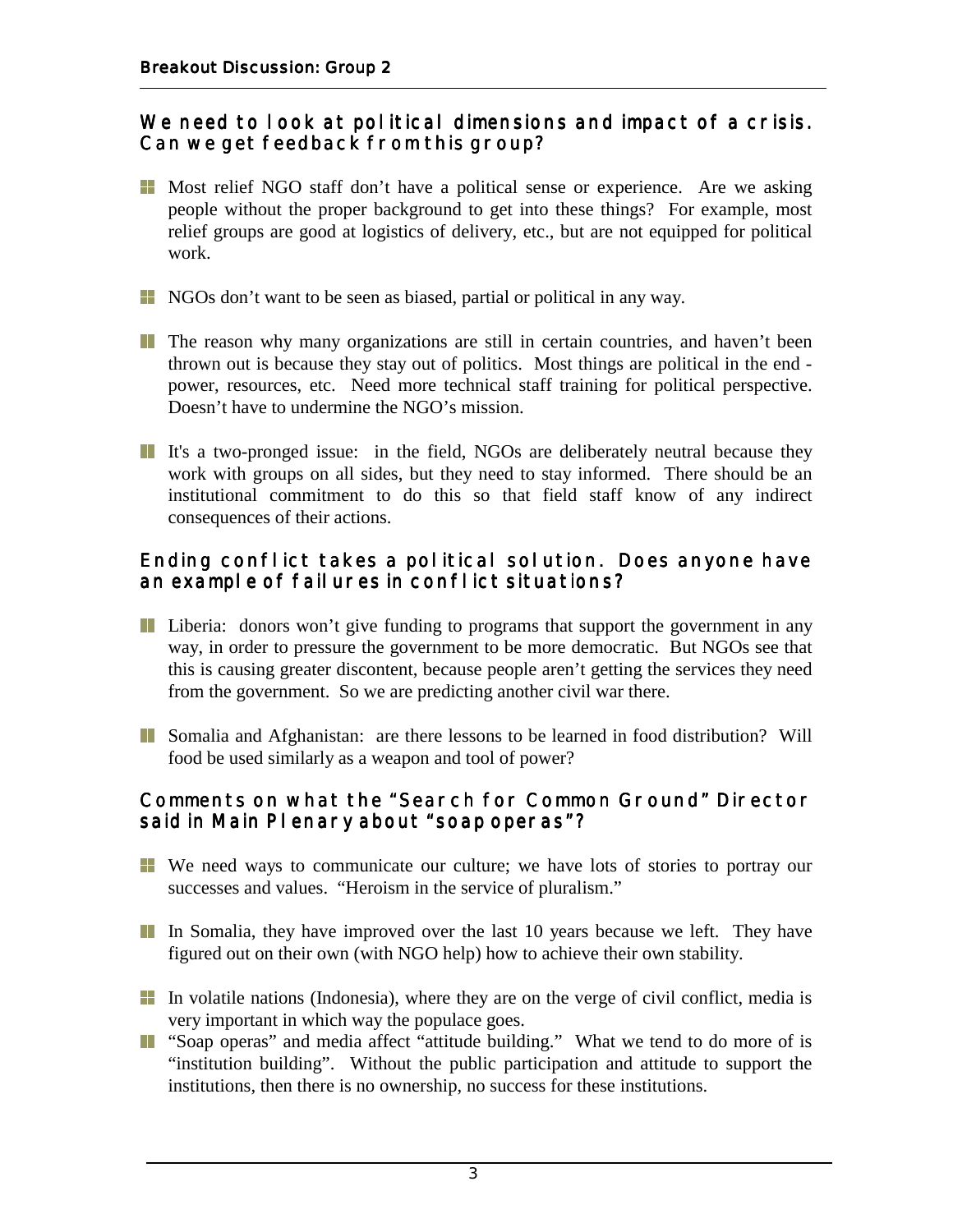Successful example in Chile: demonstrated how a non-partisan organization can operate (country had 23 parties). They organized 100,000 people, helped stop a counter-coup, etc.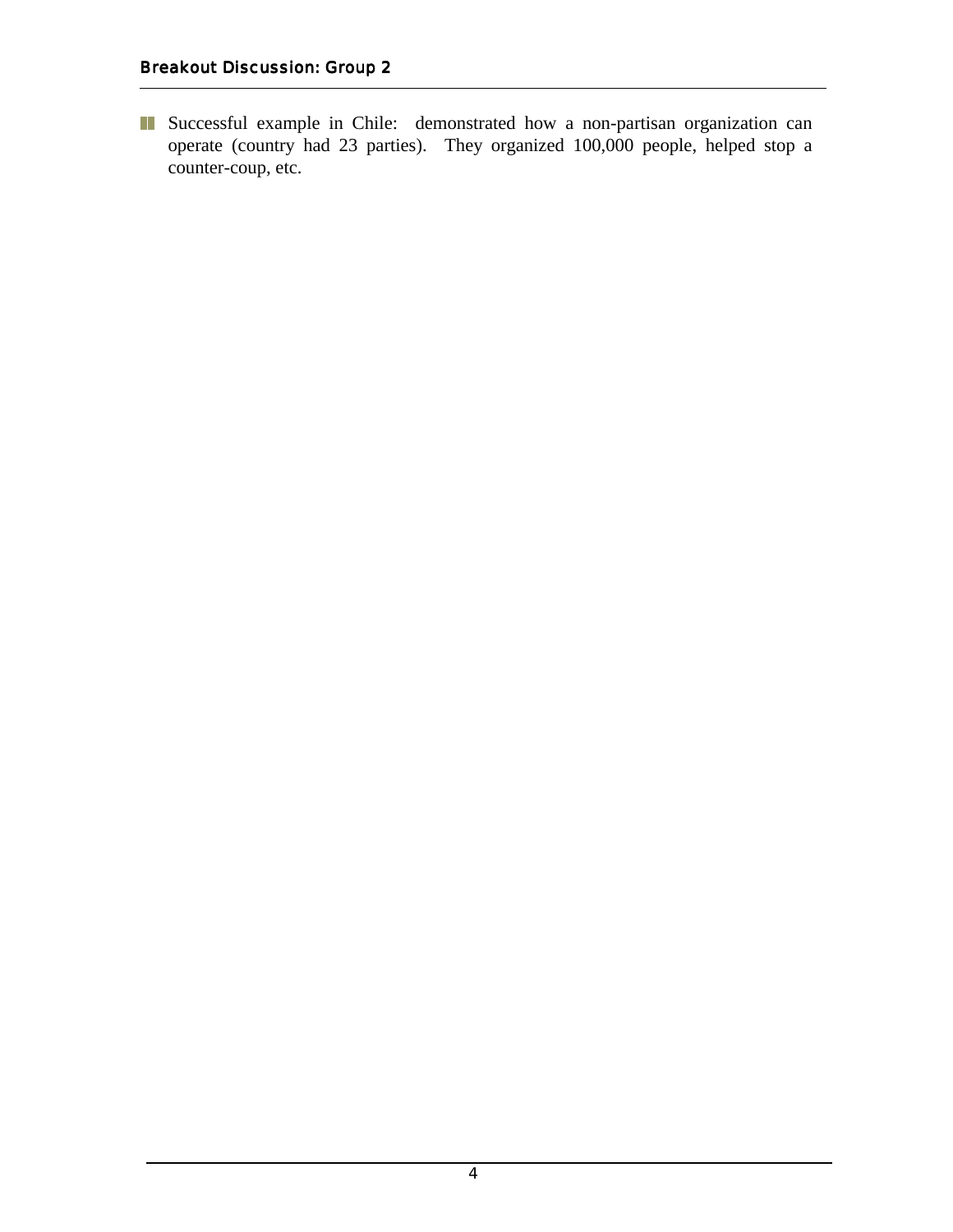#### **Topic: Managing Conflict Resolution and Peacebuilding (Resolving the Tension Between Humanitarian Assistance and Political I y-sensitive Conflict Prevention Activities)**

**\_\_\_\_\_\_\_\_\_\_\_\_\_\_\_\_\_\_\_\_\_\_\_\_\_\_\_\_\_\_\_\_\_\_\_\_\_\_\_\_\_\_\_\_\_\_\_\_\_\_\_\_\_\_\_\_\_\_\_\_\_\_\_\_\_\_\_\_\_\_\_\_**

Facilitators: John Fawcett and Ajit Joshi **Rapporteur: Rapporteur:Jane Pratt Jane Pratt** 

#### **Introduction:**

**Mr. Joshi:** The spirit of the meeting is information sharing. USAID is trying to get a better sense of PVO interests and consult them on these issues. In USAID there are a variety of approaches – some programs involve relief and development, some view conflict as a discrete sector, others view it across sectors, and others have conflict vulnerability analysis that is integrated across the work that USAID does.

#### **Areas identified by the audience to address: Areas identified by the ience address:**

#### **1. The Role of Indigenous Organizations in Conflict Prevention**

The partnership between U.S. organizations and indigenous NGOs is important. There are groups operating today inside Afghanistan. There are dissident groups in Afghanistan that know the situation in the country and talk about it. International women's groups have gone into Afghanistan (illegally). However, nobody has mentioned the existence of civil society organizations in Afghanistan, let alone Pakistan, which is rife with civil society organizations. Not tapping or recognizing these groups is throwing away a key asset.

#### **2. The Politics of Peacebuilding, especially as it pertains to democratization work in these societies.**

#### **3. The Contract Model and Conflict Prevention**

A suggested model is the stability pacts in Bosnia where plans are based on consensus among stakeholders established during public meetings. This is then used to inform donors and possible funding.

#### **4. Funding and Partnership**

For some NGOs, partnering is the kiss of death of the mission. Neutrality is very important. There is a concern about the partnership formula that the administration is promoting. Partnering on the ground may destroy the neutrality mission of organizations operating in the country.

#### **5. Approach to Conflict Management**

Is it a sector? There is no question that it needs to be integrated into traditional development sectors, but what is a good way for a flexible program supporting NGOs to start to filter through development policies that pick up on these new challenges?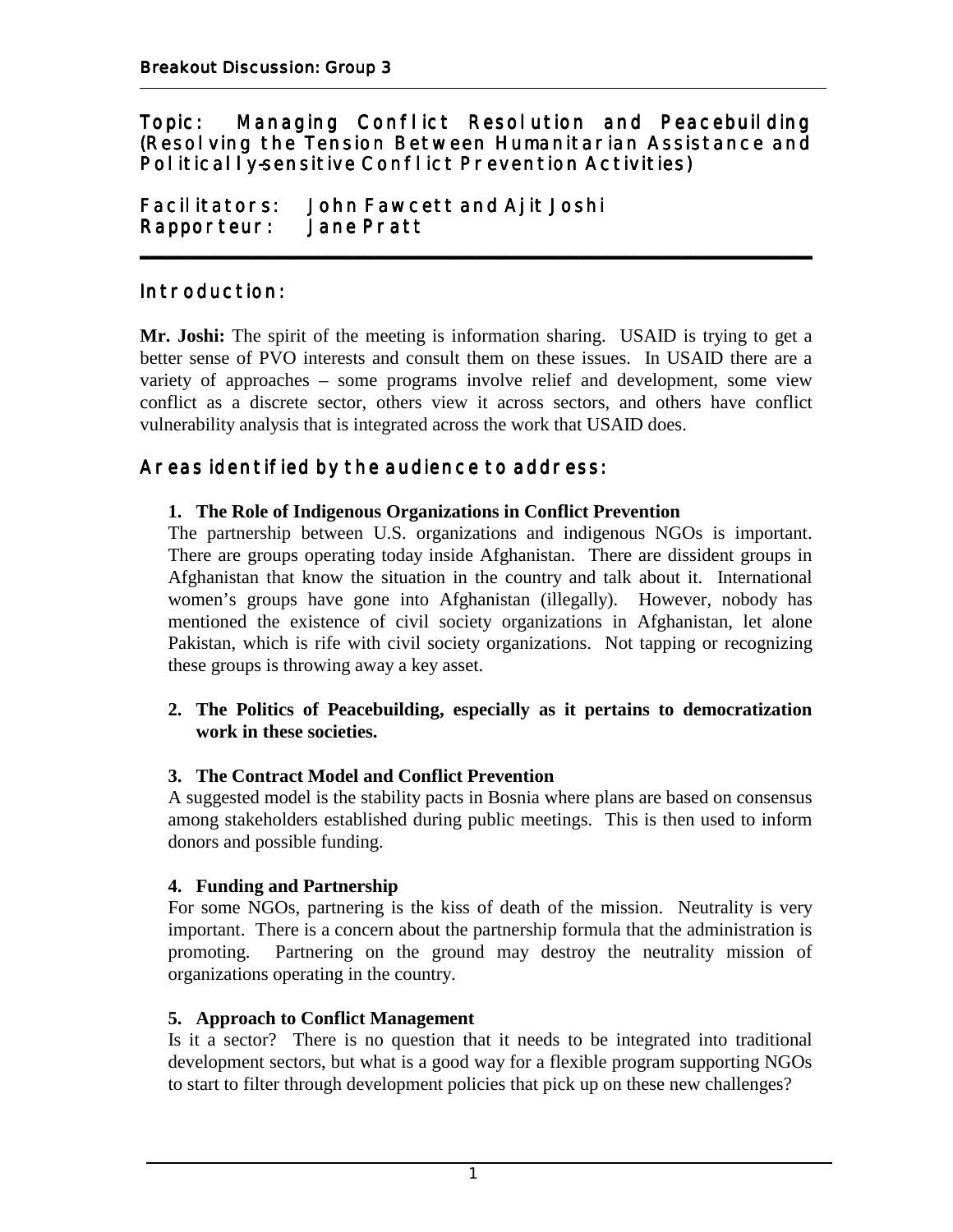#### **6. Political Assessments**

John Fawcett mentioned his concern that the funding of projects has reached the point where NGOs are responding to donors and not their natural constituents in the field. One way to evolve out of this is to have political assessments in project design. This is a critical issue.

#### **7. NGO Capacity to do Conflict Management**

People handle conflict everyday, as anyone who has been a parent knows. Conflict management is part of the definition of being human. At the same time, to suggest that U.S. NGOs have the capacity to lessen, dampen or eradicate political, ethnic or religious violence in the world is stepping into a ballgame in which NGOs have no expertise. The Cooperative Housing Foundation, the Futures Group and PACT have had major projects that have averted conflict, but only on a very local scale. Congress and the Administration have acted as a unilateral force in the world dropping out of every treaty and convention. This has been interpreted as the U.S. running the world. In the case of Afghanistan and Pakistan, to think that NGOs can stop Tajiks and Pashtuns from shooting each other in the near or long term is a hard pill to swallow. The whole business of conflict resolution has to start at the top – at the top of Congress and at the top of the Administration. Turning NGOs into conflict managers must be viewed with pessimism.

#### Three clusters of questions to be addressed during the **breakout session: breakout session:**

- 1. The role of indigenous civil society organizations and the political context, the cross-fertilization between U.S. NGO working in the U.S. and internationally, and the role of conflict resolution as a discrete area of work or as part of a crosscutting approach.
- 2. Contract mechanisms
- 3. Issue of neutrality

**Mr. Fawcett:** One issue that has come up is the role of NGOs and partnering. There are two opposing points of view:

Partnering with a local NGO is a valuable tool for understanding the country, its politics, society and culture.

Partnering pulls NGOs down the path of being partisan, which is a route they do not want to take.

## **Comments from participants:**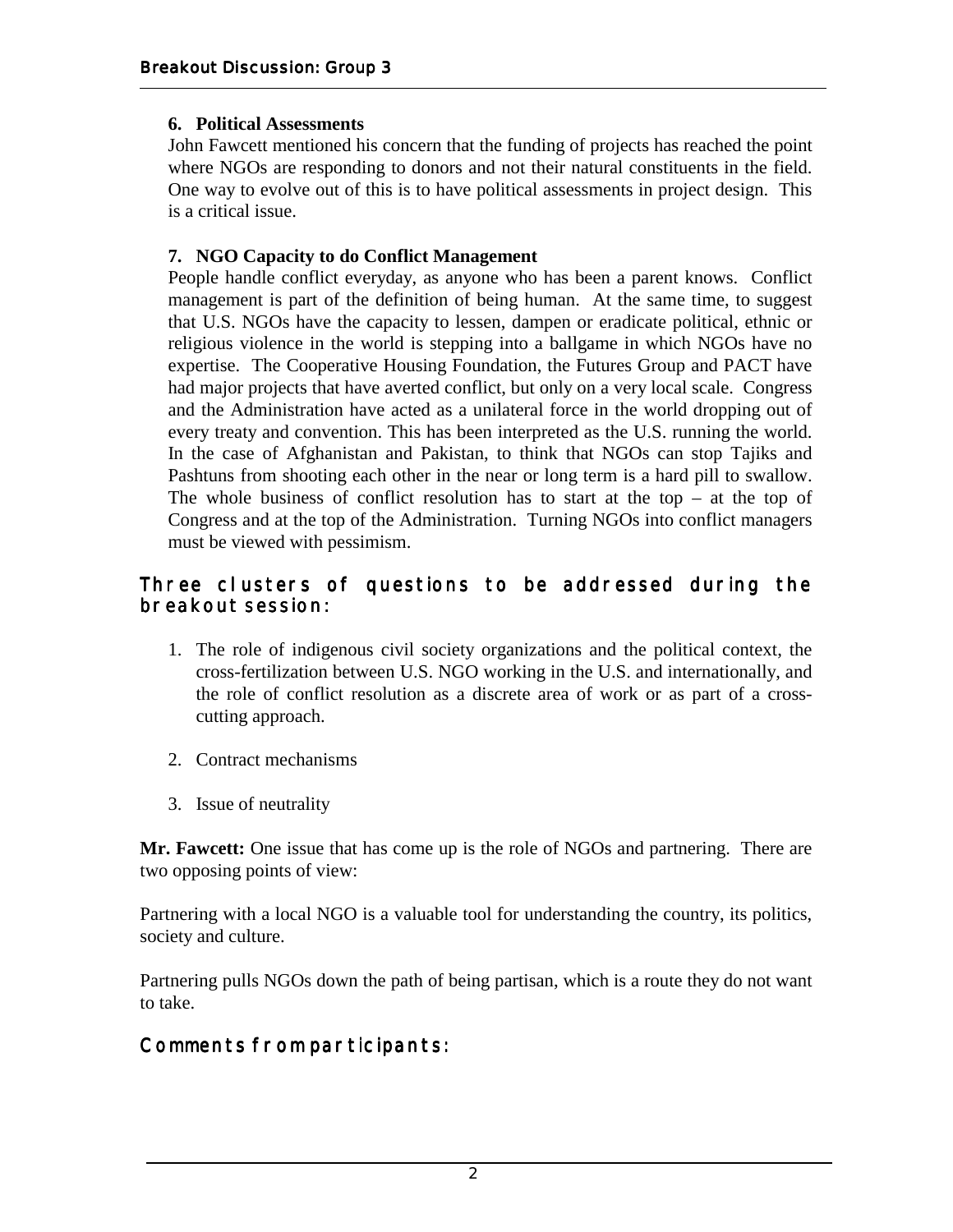- **1.** Understanding the country is critical. The question is over the partnering, which USAID insists on. USAID funding is a small, but important, portion of some NGO funding. The participant shared an example from his/her own work. The signature program is to bring Palestinian and Israeli children together. It is allowed to operate because neither side sees the program as compromising their neutrality. The organizations work with grassroots organizations all the time, but would never partner with them in the way described by USAID.
- 2. If one doesn't partner with local NGOs and work toward their sustainability, how can one take a long-term approach? How can this be done without partnering? Can anyone really be neutral?
- 3. There are different kinds of partnerships. Partnerships based on mutual agreement and a mutual mission are the best kind. For example, the Safe Motherhood Alliance that began in Nepal is now an international alliance. Partnerships have to be political – development addresses how resources are distributed. In some countries advocacy on the part of NGOs is changing the way policies are implemented and the way resources are allocated. One should remember the politics with a small 'p', at the local level where it affects people's lives more directly. For example, working with local chiefs and local councils to get the needs of the constituents met is a good thing. To be neutral when one works locally is incorrect and impossible.
- 4. This is an important issue whether PVOs and NGOs should explicitly address the political environment as part of their grants. The Mountain Institute works in conflict prone areas all the time and does political assessment work as part of its ongoing work. This is necessary. NGOs that work in conflict areas are always dealing with conflict prevention and resolution. Is this a common experience? It has never occurred to Mountain Institute to report this to donors. What would come out of reporting this to donors and how would this build towards conflict resolution?
- 5. Catholic Relief Services works on justice issues and peacebuilding. CRS' approach is to have both an overarching framework and also some specific activities. CRS has learned that very strict guidelines and principles for programs are needed. For example, CRS will make a long-term, ten-year commitment to peacebuilding, whether or not a project is funded for ten years. CRS cannot solve the conflict, but can play an important accompanying role and help the process along by working with partners and making a long-term commitment. One dilemma is what if the organizational approach is different from U.S. foreign policy or the approach of donors. CRS is committed to not be driven by funding, but a big dilemma is how to deal with inflexible funding and policy guidelines.
- 6. On the issues of political assessments NGOs are already doing political assessments before, during and after programs. In the post-assessment phase where does all that information go? The issues lie more with the donors and how they think about conflict and how donor policy will be developed.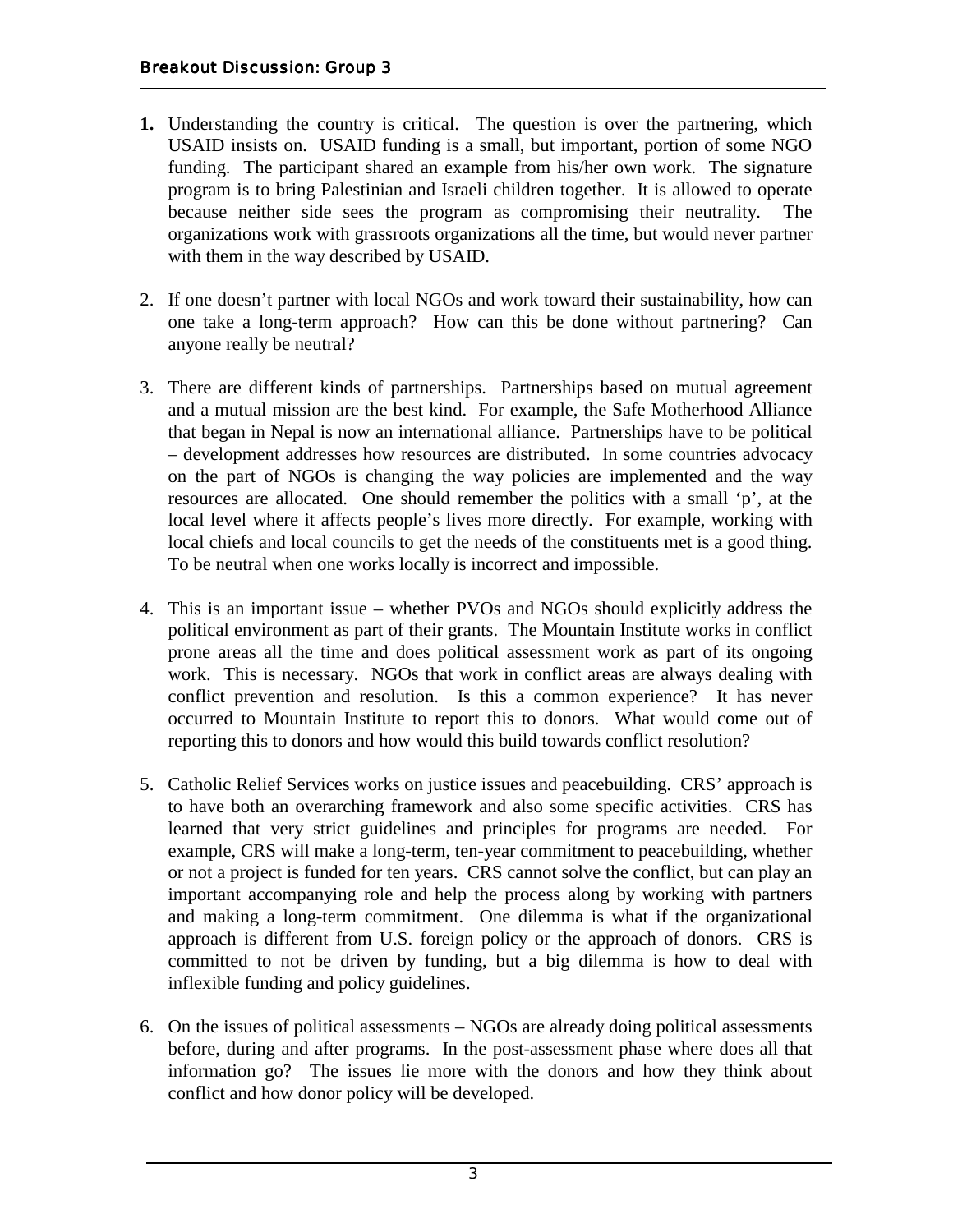- 7. One must be careful about the role of NGOs and conflict. The role of U.S. NGOs is more visible and important in post-conflict situations and economic disasters. From the point of view of ACDI/VOCA, NGOs have ignored the political sense of conflict. They try to work outside political and ethnic-religious considerations and try to address the issues of the day, like putting bread on the table. This approach is successful in identifying small-scale needs. For example, among internally displaced peoples in Azerbaijan who live in tents or very bad conditions, ACDI/VOCA tries to see what it is these people have the capacity to do and how they can help jump start businesses to start feeding families. They came up with supporting canneries. In the past, women have canned goods at home. ACDI/VOCA introduced a market chain approach – identifying all the agents involved in the chain and helping to strengthen their capacities. ACDI/VOCA has done similar work in Kosovo and Serbia. There is great importance in focusing on economic interests as a way of mitigating conflict between political, ethnic, and religious groups. Pure economic interests may have an impact on how adversaries view each other across the border.
- 8. There are thousands of examples where small-scale changes have taken place, but looking at the bigger picture, USAID resources are miniscule. USAID doesn't see an interconnected world. Congress will not see the world as interconnected, even in the wake of recent events. There are two books that may be helpful in looking at the foreign assistance delivery mechanism. The first is Robert Kaplan's *The Ends of the Earth*. If anyone in Congress had read this they would have had a clear hint of what was coming. The second is Michael Edward's *Future Positive*. It argues that the whole framework for the delivery of assistance in this interconnected world needs to be changed. That is what real conflict resolution – long-term and on a big scale - requires.
- 9. What are the dilemmas that occur when these two are merged economic incentives with political neutrality? What are the problems when one tries to merge these in a context that is political in nature?
- 10. One of the problems is funding if one is viewed as not being neutral, one could be turned down for funding. The more creative projects won't get funding by donors. For example, one organization took kids from Bosnia and brought them to the U.S. for two weeks. They were to use what they had learned about for conflict resolution. The large foundations would not have funded this project. Another question is, how does one measure the impact of economic development-related projects on reducing conflict?

**Mr. Joshi:** From what people are saying there is partnership and neutrality on two levels:

- 1. Between USAID and U.S. NGOs
- 2. Between U.S. NGOs and local NGOs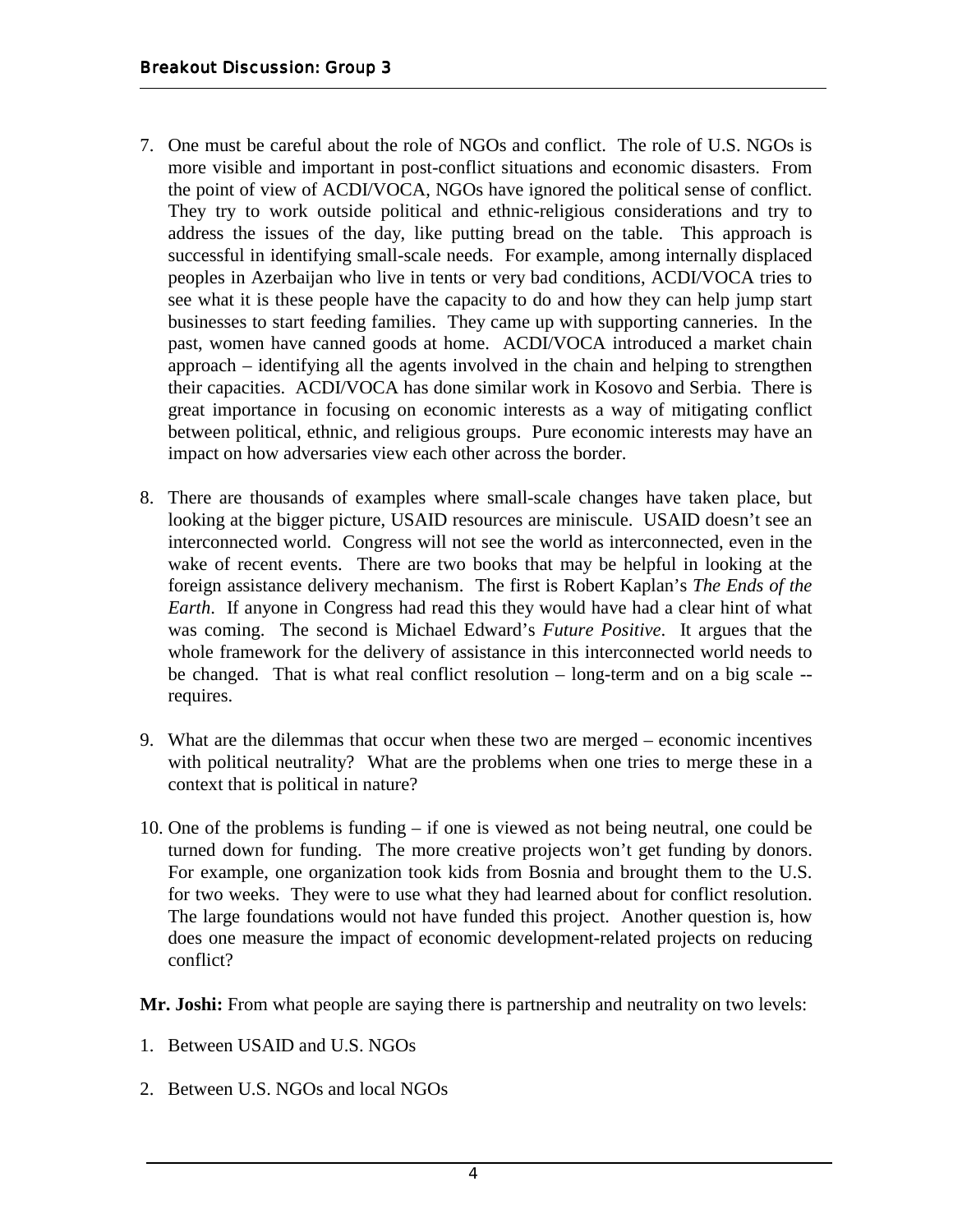How does USAID see partnership? From classic development theory approaches, if one does one's work well, one will work oneself out of a job. As Colin Powell said, "the problems are on the ground." Whoever the stakeholders are, each will have their own interests. At the end of the day, it will be the people in developing countries that make these decisions. Working with local NGOs will, in part, facilitate that process.

There have been other questions about political assessments. In USAID, conflict assessment is integrated into the strategic planning process under 2-5-10 year planning cycles. Under these parameters, the potential for conflict can be assessed. The second part is building the capacity of people on the ground and developing their resilience and coping strategies. At the end of the day, there are very few Americans on the ground long-term. Funding is to help people identify their own priorities. That's where the value added is, in my personal view.

## **Response from participants:**

- 1. Real civil society is a three-legged stool the government, the private sector and civil society organizations. The question is how does one work with the private sector to build conflict resolution. The second is advocacy. PVOs are very well placed – they have a comparative advantage, which has not been capitalized on. There is a need to learn more about advocacy and how to drive it better, particularly with respect to civil society.
- 2. Advocacy is much better defined in the U.S. The question of advocacy in local countries is much more complicated and sensitive.

**Adele Liskov**, PVC/BHR/USAID: On the question of neutrality it is worth remembering those organizations working in Central America, who put political neutrality as a high priority and refused to accept US government funding. This is still an option. Some U.S. PVOs do have a grassroots base in the U.S., but many don't, and funding has become a political thing. In the end, USAID is looking for civil society development and capacity on the ground. One must work with NGO groups in those countries in order to have that capacity. Many PVOs are no longer "doing development" but they are now "facilitating development" and that is a critical success. USAID has a new pillar, Democracy, Conflict and Humanitarian Assistance. Within this, PVC is looking at new things, and advocacy is very much a part of our thinking. Another question is what do PVOs need to build their capacity to do better development when they find themselves in a situation of conflict? Organizations, such as Mercy Corps, mitigated conflict in Nicaragua and are being asked to join the government at the table to discuss the reconstruction program in the wake of Hurricane Mitch.

# **Questions to USAID from participants:**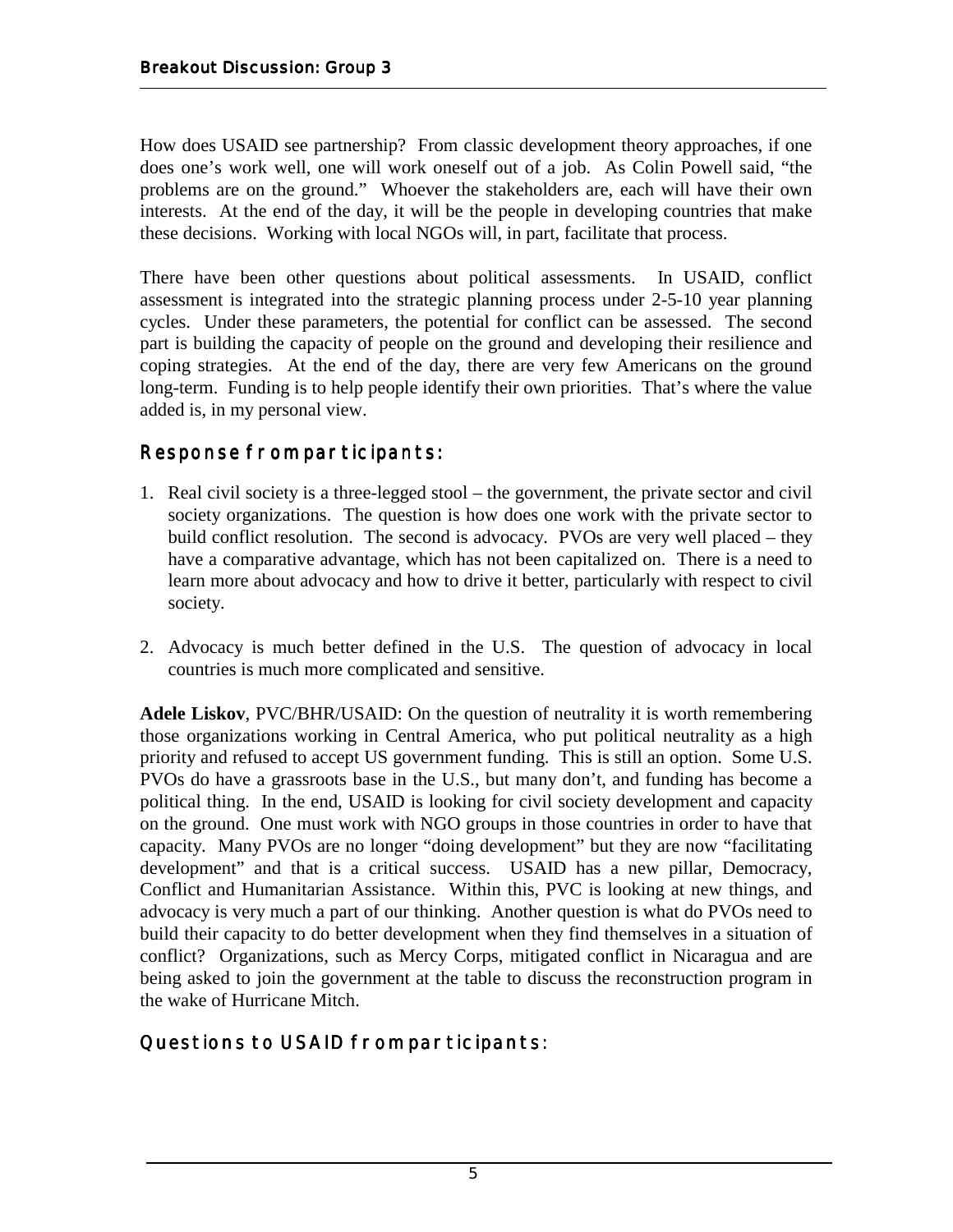- 1. There is now talk about humanitarian aid as bombs are dropping. This is unique and nice to hear. To what extent does USAID work with groups on the ground? To what extent was USAID consulted?
- 2. The U.S. government was the largest donor though the World Food Program to Afghanistan before the war. USAID was also trying to drum up greater support for humanitarian aid based on assessments conducted last fall. In any case, the motivation for providing aid was to signal to the Afghan people that the U.S. was not attacking them, but rather the political leadership.
- 3. Would it be possible for USAID to provide a list of NGOs working on the ground?

**Ms. Liskov:** USAID has a website with a list of all registered PVOs. InterAction also has a website with detailed information on NGOs.

4. If an NGO decided to coordinate with different NGOs, is this comparable with the USAID definition of partnerships?

**Ms. Liskov:** It is important to undertake dialogue and explore the possibilities. One way is to work through InterAction. There are also country strategies within which USAID works and there are some essential programs. For example, PVC works to strengthen the capacity of U.S. PVOs. On the question of the USAID requirement for direct partnerships, there seems to be a misunderstanding. PVC has required working with local NGOs, but this is not a policy that has been written at a high level within USAID. It is the way PVC works today, but there is also a lot of diversity. This wouldn't be applicable if USAID wanted to contract a service. Partnerships are talked about when thinking about effective development. It's a general development approach not a requirement.

**Mr. Joshi:** Most USAID funding takes place on a bilateral basis at the regional level.

5. There is an inherent conflict between things USAID is interested in doing and what NGOs are interested in doing. USAID needs to decide what expectations it has from NGO programs. If NGOs get into conflict resolution, it is a truly long-term process and USAID needs to let go of its short-term result requirements. USAID needs to think this through. Otherwise there is going to be a situation where NGOs will lose their comparative advantage while USAID doesn't really get what it needs.

**Mr. Fawcett:** This is a fundamental point. This is why NGOs need to think in political terms. USAID often gets it wrong. USAID's thinking is short term. Reality is much more complex. There is a need to be flexible, to shift programs as society changes. USAID needs to recognize this. It has to trust NGOs and provide five years of flexible funding. This won't happen if NGOs just turn to USAID for direction. They need to build their own political knowledge that allows USAID to fund them over the long-term.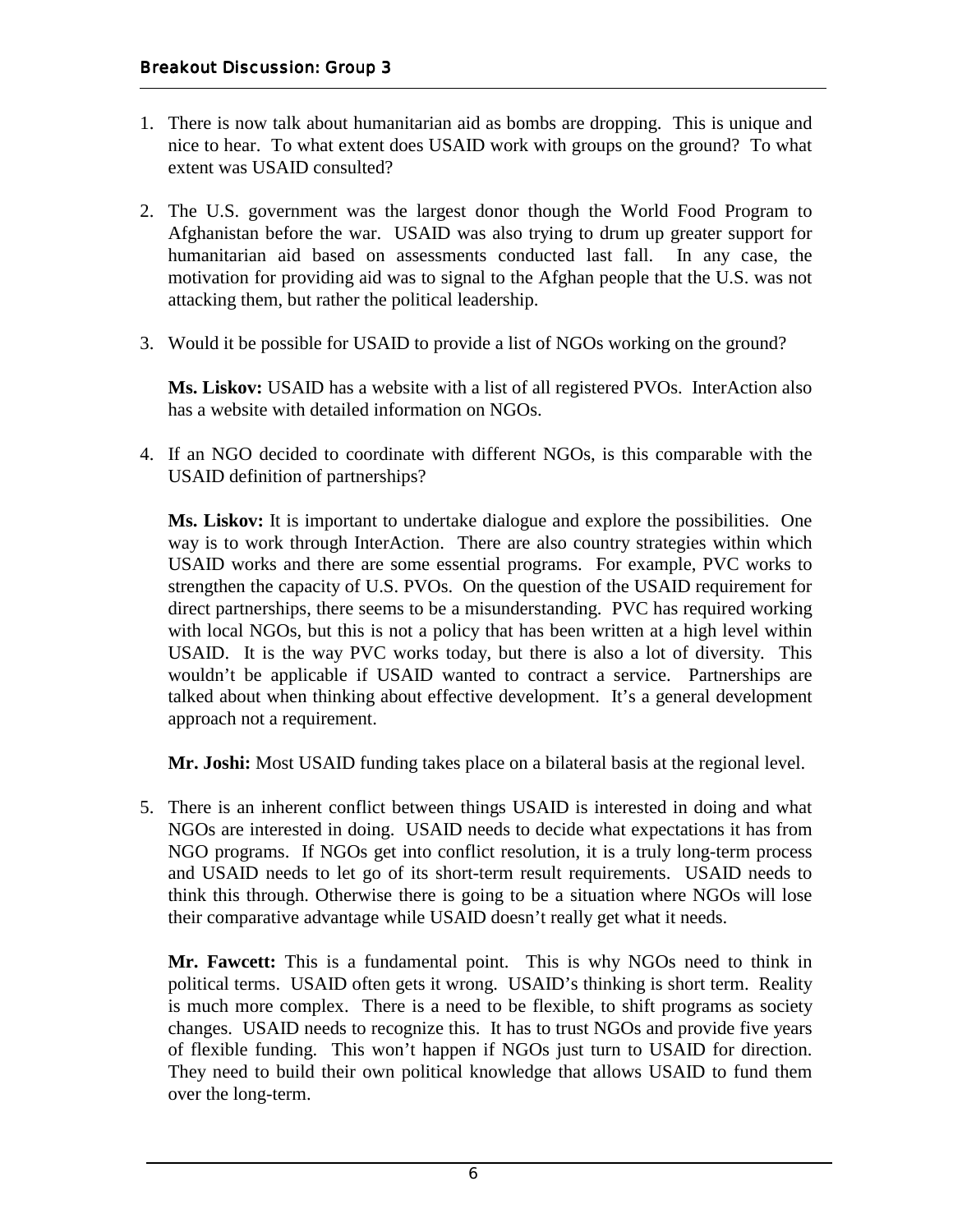- 6. Plenty of colleagues within USAID would like that approach. The problem is that the process is driven by Congress. USAID should not be blamed. USAID could have more influence on the Hill than it has in the past. Another thing that makes the job more difficult is the linkage between USAID and the State Department. Aid has become more politicized.
- 7. Part of the problem with short-term funding cycles is that USAID keeps changing its goals. Since 1993 there have been four different strategic plans. USAID has never realized that strategic planning is an oxymoron.
- 8. There is also the problem of competition between U.S. NGOs. Maybe there is a role for USAID to require cooperation.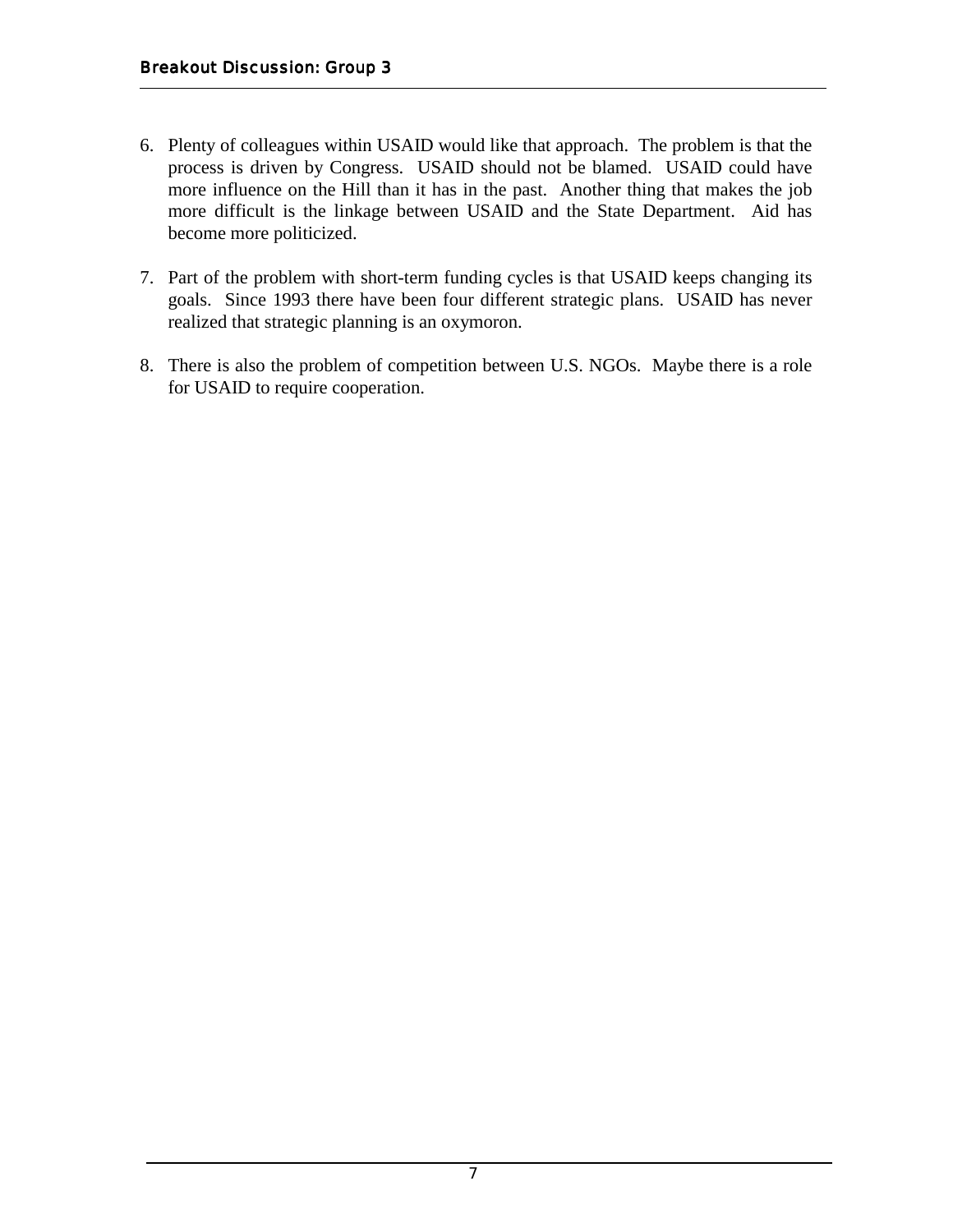#### **Topic: Managing Conflict Resolution and Peacebuilding**

#### **Facilitators:** Shamil Idriss and Gregory Gottlieb **Rapporteur: Rapporteur: Herschelle Sullivan Challenor Challenor \_\_\_\_\_\_\_\_\_\_\_\_\_\_\_\_\_\_\_\_\_\_\_\_\_\_\_\_\_\_\_\_\_\_\_\_\_\_\_\_\_\_\_\_\_\_\_\_\_\_\_\_\_\_\_\_\_\_\_\_\_\_\_\_\_\_\_\_\_\_\_\_**

#### The experience of NGOs in managing conflict resolution and **peacebuilding activities: activities:**

- 1. Unreasonable expectations are a pitfall. Conflicts surround deep rivalries (tribal, ethnic, or religious) that have been around for many years. Conflicts evolve over time. One to three year grants are too short a time frame to turn around a conflict situation. It damages credibility to promise to fix something and then not deliver.
- 2. In conflict resolution the most important element to address is the root cause. For example, smuggling or alternate sources of income may impress youths to engage in criminal activities.
- 3. Economic activities and economic interests are very important. Some groups pursue conflict as a means to gain a better voice or means towards dialogue.
- 4. \$200 million was given to Cyprus to stop the conflict. That money went out the window. There is a need to be able to properly assess whether or not a program is working, and when to leave if it is not working.
- 5. Conflict is a permanent element of global society.
- 6. People to people successes need to be reported and replicated (for example, small loan programs, direct education and grass roots programs).
- 7. Doctors of the World has a development-oriented program in Kosovo called the De-Institutional Program that takes kids out of psychiatric units and puts them back into the community. This program cuts across ethnic and program barriers, and works with local government.
- 8. There is a need to build local institutional strength. An example is South Africa where there is an effort to develop local institutional strength to combat conflict in Durban.
- 9. Christian Children's Fund (CCF) in Angola uses local leaders for programs, not expatriates. CCF trains children (ex-soldiers) in cultural sensitivity, orientation, and daily problem solving.
- 10. There is a conflict resolution page on the Africa Bureau website.
- 11. Conflict is a cross cutting issue.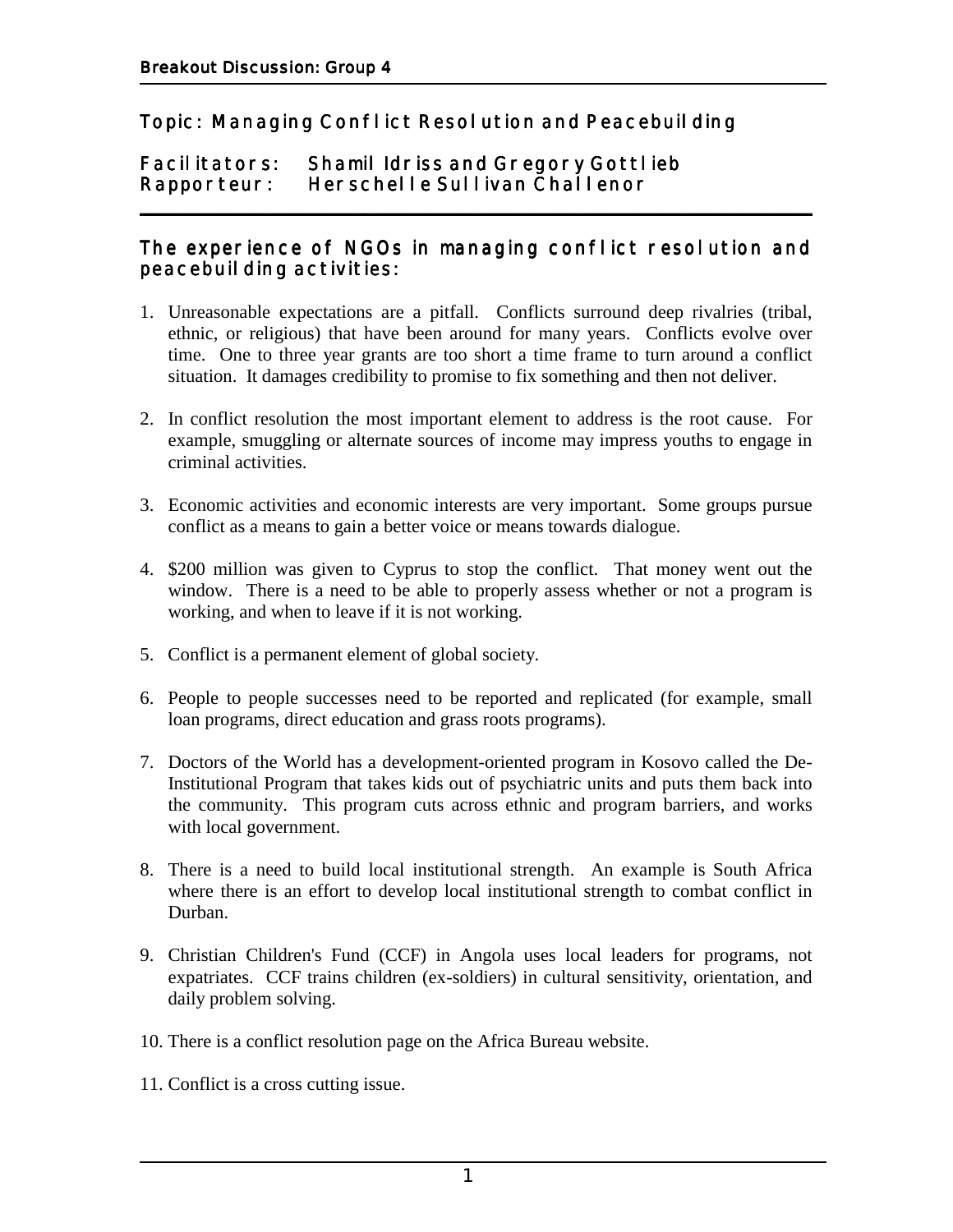#### **Summary points:**

- **Long-term engagement**
- **USAID** needs to provide a definition of conflict resolution
- **Assess effectiveness**
- **Assess and acknowledge what is really going on politically**
- **Groups and governments working together**
- In Identify people to people successes and share
- **Develop conflict resolution skills at local levels**

### **What NGOs need from USAID:**

- 1. Long-term commitment and good monitoring and evaluation tools are needed.
- 2. There needs to be more flexibility to fit unique circumstances.
- 3. USAID should accept qualitative indices, not just quantitative ones.
- 4. NGOs need to be able to respond to local needs without "pandering" to donors.
- 5. USAID feels NGOs "bring their own agenda" and "don't follow orders."
- 6. Keep conflicts in perspective. NGOs cannot help big problems (government issues).
- 7. Conflicts are between "haves" and "have nots." Programs need to project a vision of inclusion.

#### **Funding Problems: Funding Problems:**

- **Moving away from relief to development**
- **Restrictions on International Disaster Assistance account funds**
- **EX** Congressional restrictions on humanitarian assistance
- **The Too many restrictions on NGOs**

#### **Management Strategies:**

- **Work with NGOs/government/military groups**
- **Include all players**
- Information sharing and coordination
- **Management for results**

#### **Summary points:**

- **Problems between USAID and NGOs**
- **Management for results**
- **Exercise Clear expectations from USAID**